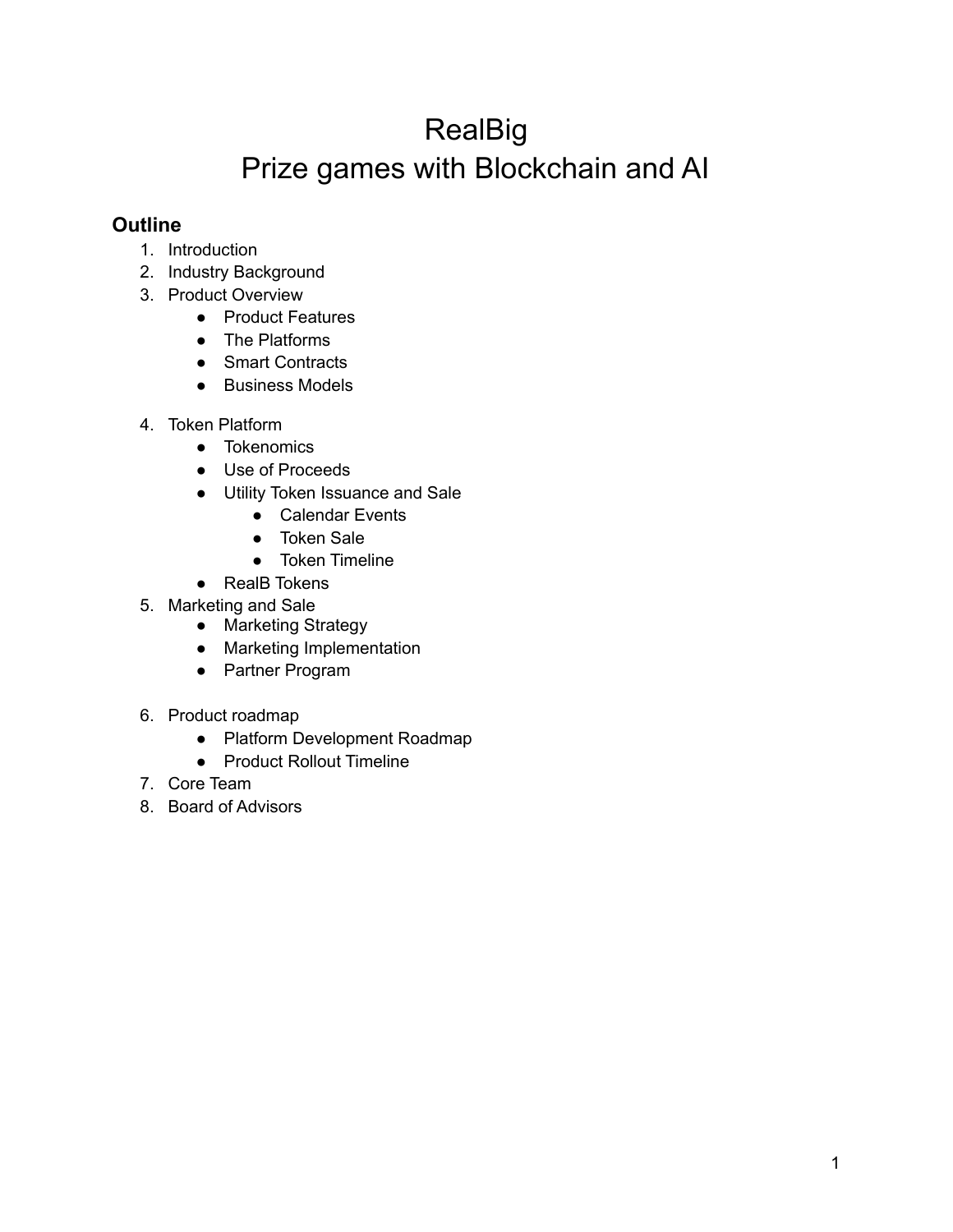# **1. Introduction**

Blockchain technology is entering into a new era of globalization manifested by the prevalence of worldwide crypto adoption especially in the emerging markets and developing countries. Indeed, current trends headed by China Central Bank crypto (followed by other countries' central banks) are advancing the access and use of virtual assets and crypto services in global trade and peer to peer transactions. As such, currently many countries with traditional or modern cultures across the globe are experimenting with cryptocurrency regulation and adoption.

Cities and communities around the world are joining the crypto movement. Miami's mayor wants to turn his city into the world's crypto capital. Miami made history last month by accepting \$7M (and counting) in gift contributions generated by MiamiCoin ("\$MIA"), a blockchain-based currency operated by nonprofit CityCoins. Across the USA, the mayor of Reno, Nevada, is a self-professed Chainlink "marine" and is betting big on blockchain. In California, San Francisco is expected to be the next launch for CityCoins (which is also eyeing New York, Austin, Singapore, and Seoul). And the city of Berkeley is considering issuing bonds on blockchain. Elsewhere in the world, Seoul's mayor floated the idea of creating its own digital currency, called S-coins, that could fund social welfare programs; two Belgian cities allow people to pay parking tickets with Bitcoin; and Bitcoin ATMs are opening across Latin America. El Salvador became the first to adopt Bitcoin as a national currency. Now, a long list of other countries are exploring whether to follow their lead. Dubai, The Bahamas, Sweden, and Nigeria have all launched their own digital currency, called "central bank digital currency" (CBDC). Now, 81 countries are exploring doing the same.

Covid-19 has resulted in massive growth of online marketplace and virtual activities. Specifically, the market segment for online entertainment has grown exponentially since the start of the crisis and its growth trend is expected to continue in coming years. As a result, there are enormous market opportunities for creative, simple and affordable online products.

Motivated by growth in both crypto adoption and online market size, we are excited to offer a novel product for playing virtual contests through multiple prize games. Our solution utilizes blockchain to offer a transparent, automated, and affordable product to the global customers that may not have a bank account. In particular, our product allows a user to participate in several contests with just a 9 USD monthly subscription in anticipation of winning high net prizes from each contest. Using a smart contract, the whole cycle of contest management from launching a contest to randomly selecting winners and paying affiliate marketing commissions are automated while immutable transactions are stored on the blockchain (Ethereum) public network. Further, we offer one category of prize game in which a total of 70 virtual players participate while each virtual player can be sold via NFT to a private investor in exchange for receiving 20% of player's prizes in perpetuity.

Our prize game product makes the best use of two emerging technologies: blockchain and AI. By using blockchain, we provide our users with an affordable (through eliminating exchange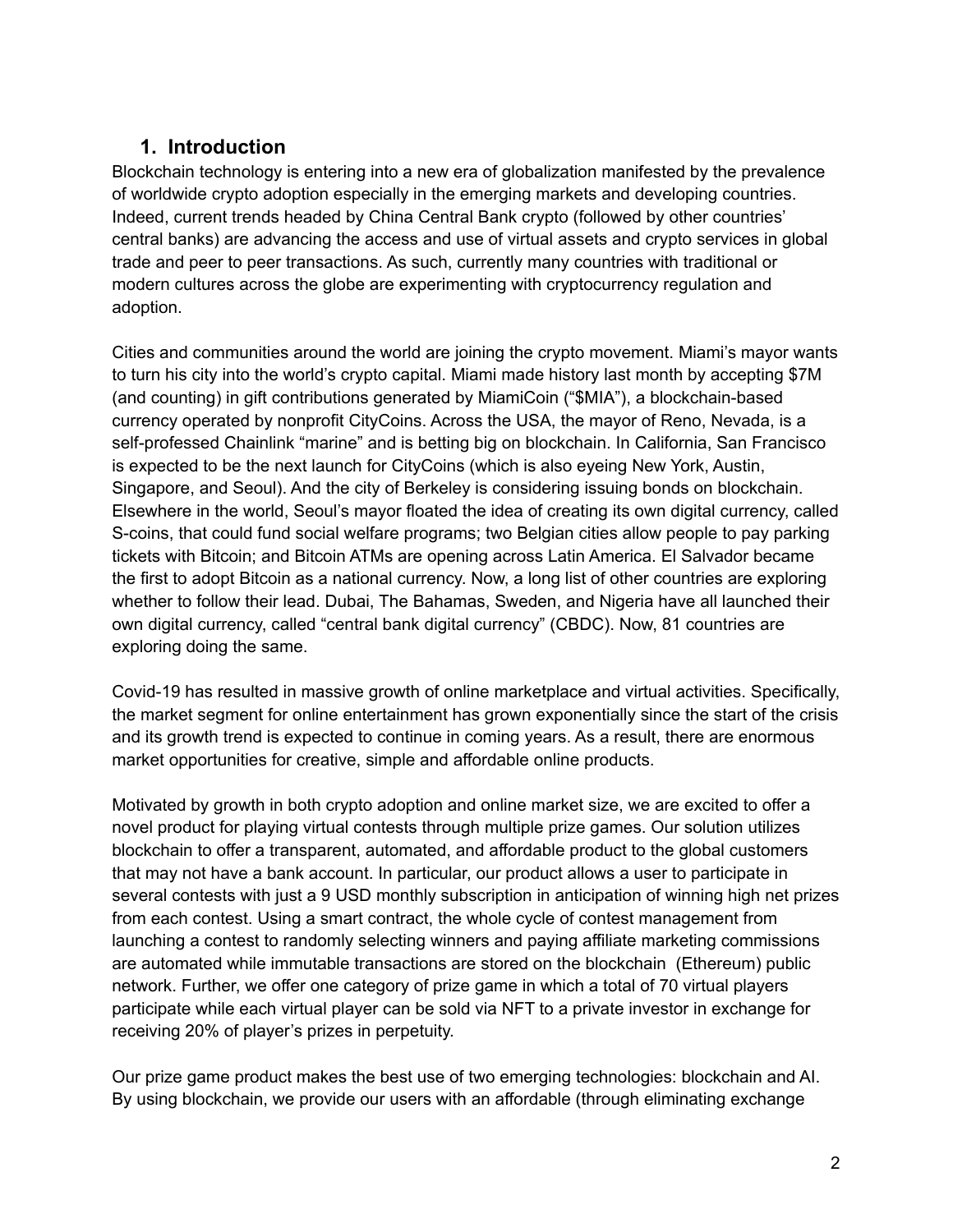rates and intermediary fees), fully automated, transparent, and scalable product. Further, we use AI to run Predictive Analytics to optimize contests' visibility based on users' behaviors and demographics via machine learning algorithms. To the best of our knowledge, our prize game product is currently the only fully-automated end-to-end blockchain-based application in the market for managing virtual contests.

# **2. Industry Background**

Prize games typically fall under lottery games in which a participant needs to draw a set of numbers in order to potentially win a prize. On average, every second, a person in developed countries participates in lotteries. In some countries, for example in Spain, this figure is even higher and can reach 80% of the total adult population. However, despite this popularity, this industry has a number of serious flaws that worry every participant:

- 1. **The problem of fair play.** Neither state authorities nor independent auditors can guarantee the fairness of the draw, which repels millions of potential players.
- 2. **The problem of collecting winnings**. If you win the lottery, it can take up to 10 years to get the full amount of the prize. In this case, you will need to pay various fees and taxes, which can take up to 50% of the winnings.
- 3. **Limited access**. In many countries there is a problem with the purchase of lottery tickets due to the lack of access to payment or banking systems.

Blockchain can remedy all above challenges that the traditional lottery industry is currency facing. For example, one of the key challenges solved by blockchain is the fairness of the game. In a blockchain-based lottery, the whole process is very transparent, since the whole data about participants, draws, and winners are recorded on the ledger and publicly verifiable. This means that even if you lose a bet, you can still verify whether any of the winners were selected the same choice as you. This element of transparency will not only give winners confidence in knowing that their winnings were fairly distributed, but it will also help prevent any sort of fraud from taking place during prize distribution in a blockchain-based lottery platform.

Moreover, the draws are automated and run through smart contracts, reducing the risk of errors with no human intervention in the process. Furthermore, global availability is a massive challenge. Because of borders and local restrictions, users cannot participate in the biggest lotteries worldwide. Blockchain lotteries could be the chance to make the draws more democratic, offering more people around the world a chance to participate.

Blockchain requires a public key to play along with some form of identification which makes it much safer than any other form of payment method because no one can steal your identity or lottery ticket from you.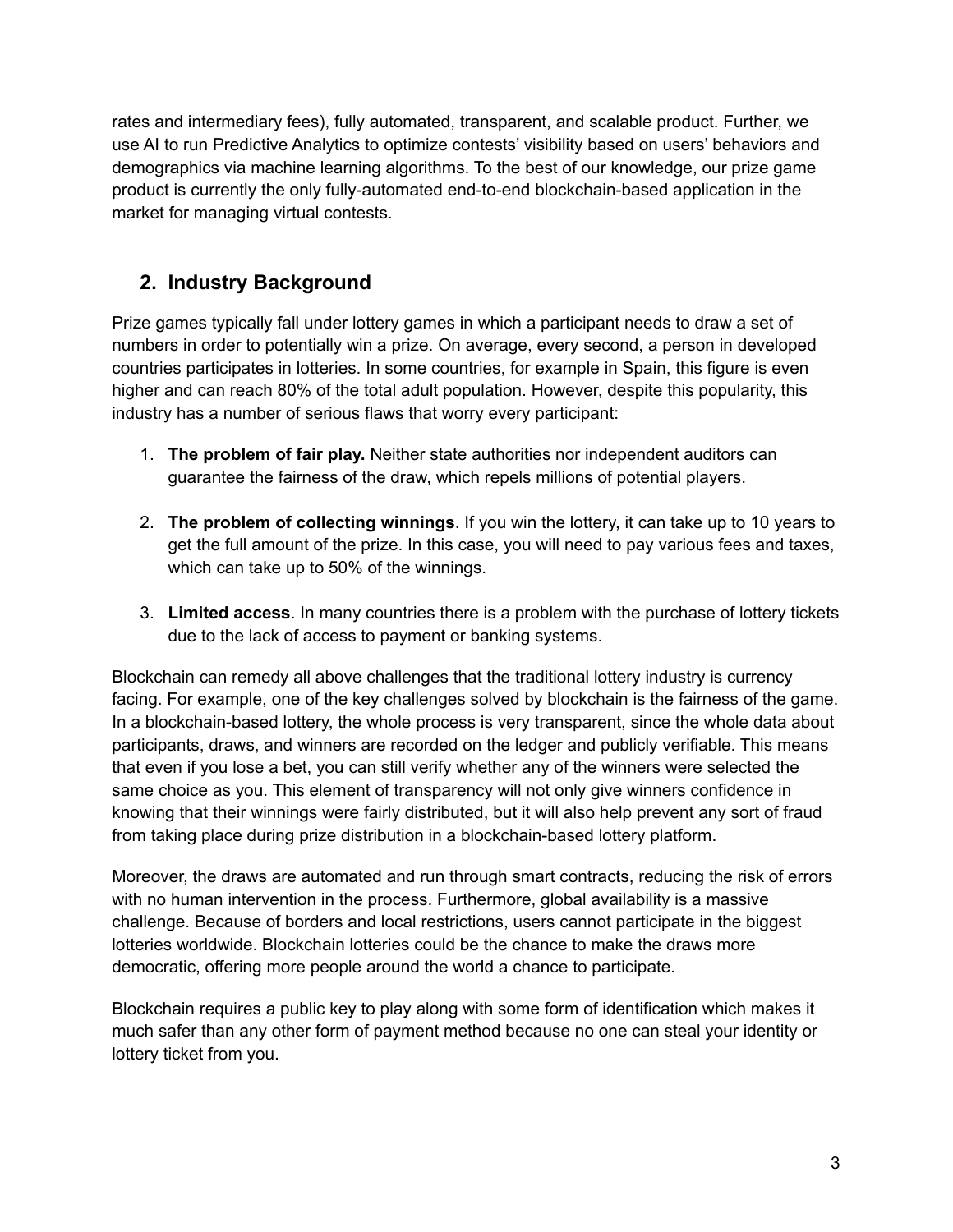## **3. Product Overview**

## **Product Features**

The main platform offers the following main functionalities:

- Attend a contest with a sole winner
- Attend a contest with 3 ranked winners
- Attend a contest by selecting a choice and pooled winners
- NFT asset sale in the primary market
- NFT asset sale in the secondary market
- Prize royalty distribution among NFT owners

## **The Platforms**

In this project, we will build the following 11 platforms:

- 1. Prize game web based platform
- 2. Prize game iOS and Android mobile App platforms
- 3. ICO platform
- 4. Foundation platform
- 5. NFT platform for the primary and secondary markets
- 6. Admin portal for prize game platform
- 7. Admin portal for ICO platform
- 8. Admin portal for NFT
- 9. Admin portal for foundation
- 10. Affiliate portal
- 11. Investor portal

### **Smart Contracts**

Below is a list of 18 smart contracts we will have in this project:

- 1. Minting and issuing RealB tokens
- 2. Minting and issuing RealP tokens
- 3. Minting and issuing NFT tokens
- 4. Monitoring RealP token supply in prize game platform
- 5. NFT primary market with bidding
- 6. NFT ownership transfer via donation or private deals
- 7. NFT secondary market with bidding
- 8. Prize royalty sharing for NFT owners
- 9. Affiliate network management
- 10. Prize game contest management- a sole winner
- 11. Prize game contest management- ranked winners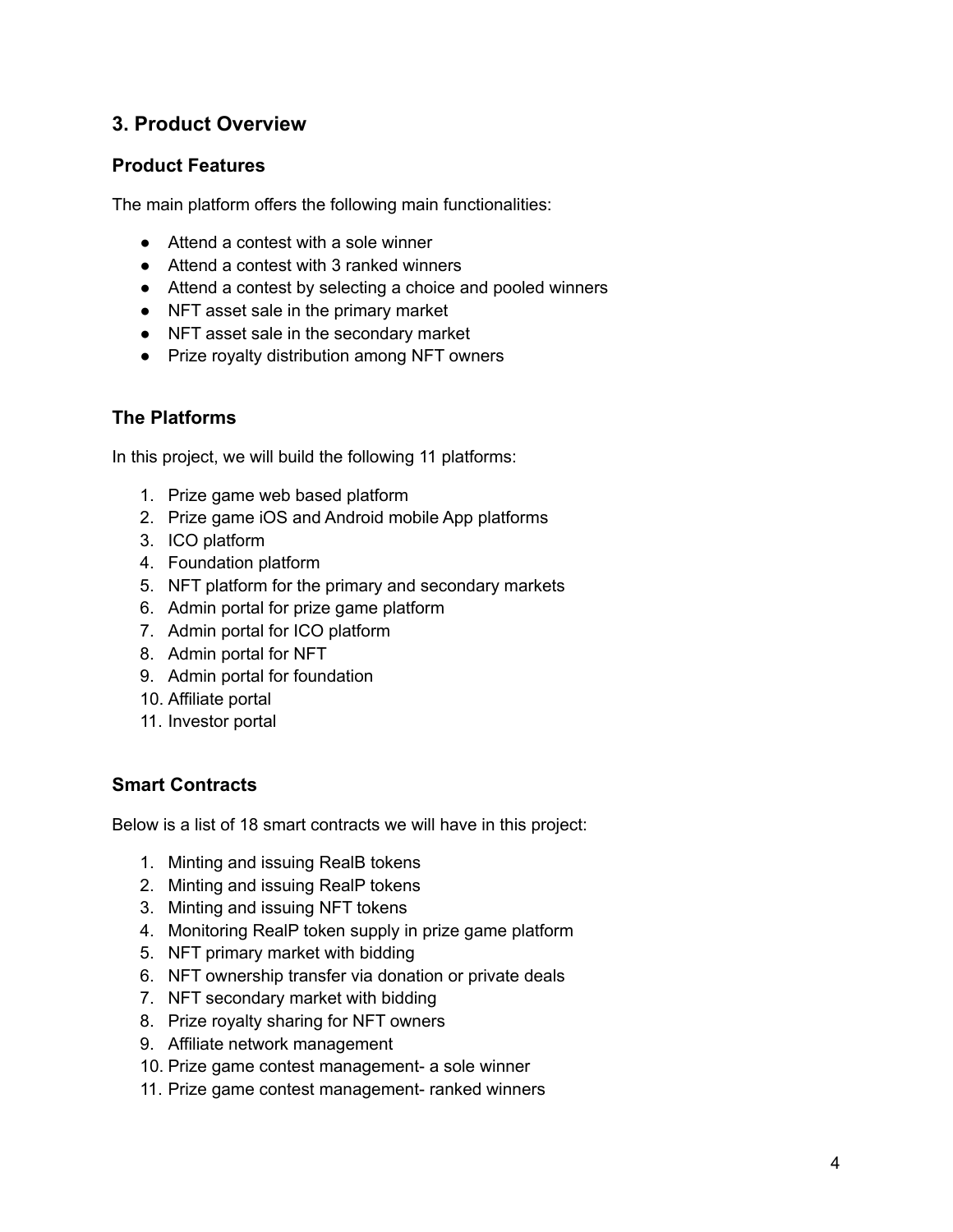- 12. Prize game contest management- pooling winners
- 13. Wallet management
- 14. Stablecoin management
- 15. ID management for KYC/AML
- 16. Foundation grant management
- 17. Prize game token credit management
- 18. Payout management to staff, contractor and external expenses

#### **Business Models**

The RealBig offers three types of prize games: solo, ranked and pooling. A user joins our platform by paying a minimum (\$9) subscription fee in exchange for receiving 40 token credits. Then, users can use these credits by participating in our prize games. Under Solo model, the contest will have a single winner, whereas in pooling games there can be several winners. Once a user needs additional credits, s/he can buy it for 99 cent per token credit. The below diagram shows a high level overview of three prize games.

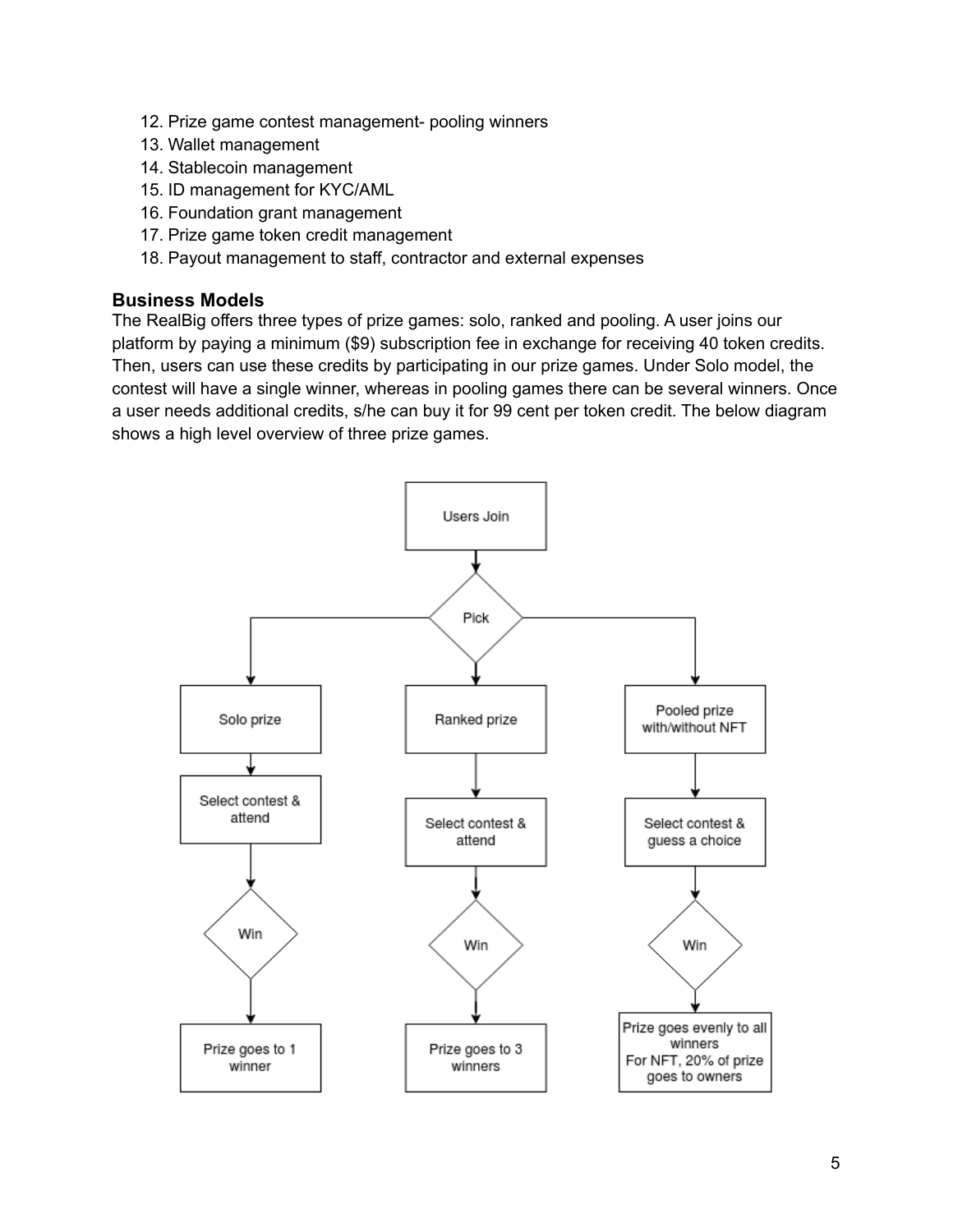For solo games, there will be a total of 10 contests per month with prizes ranging from \$1-\$10k and entry token credit from 2-10 per contest and max 10 entry ticket per user per contest. When the contest deadline has been reached and not enough token credit was raised, the contest will be automatically extended 3 times (3, 5 and 7 days). Then, if still no luck, the contest will be canceled (with no reimbursement). Otherwise, a winner will be selected from the pool of participants.

For pooling games, there will be a total of 10 contests per month with prizes ranging from \$1-\$10k and entry token credit from 2-10 per contest and max 10 entry ticket per user per contest. In a pooling prize contest, a user is presented with multiple choices from which s/he needs to select one in order to enter into that contest. Depending on the number of choices, a pooling prize game comes in one of the following formats: 2, 3, 4 or 5 choices. So after a contest is finished, our system randomly selects a choice as the winner and distributes the contest prize evenly among all participants that have selected that choice. In other words, unlike the Solo model, pooling prize games can have multiple winners, so that the total prize becomes evenly distributed among all winners who guessed the right choice. The contest timing (deadline and extension) is the same as the Solo model.

In addition to prize games, we create a virtual league where 4 teams from 5 leagues (named as planets) join pooling prize games and compete with one another. In total there will be 70 players and each one of them will be sold as an NFT asset to owners who will receive 20% of their prize as royalty in perpetuity. The way virtual league works is identical to a pooling game where for instance a competition between two teams from two different planets are formed by mingling team members from both planets and present them as choices to users, from which they can select. So a team with 2 players from Moon planet will mingle with a team with 2 players from Earth planet to form a pooling contest with 4 choices or players. Thus, the winner may turn out to be the first player from planet Earth.

# **4. Token Platform**

In this project, we will use three types of tokens as follows:

- ICO fungible tokens (RealB) with ERC20
- Utility fungible tokens (RealP) with ERC20
- Non-fungible tokens (RealN) with ERC721

The ICO tokens or RealB have finite supply and are tradable in the secondary market. However, RealP utility tokens used in our system have no intrinsic value and are not tradable in the market. They have unlimited supply. The third type of tokens or RealN are used as NFT with unique single unit supply per asset and tradability in the secondary market.

### **Tokenomics**

Our ICO token or RealB is issued in 1B (or 1.000.000.000) finite tokens each at .1 USD. So we are going to raise \$50M in 5 month via private investors. The below breakdown is for our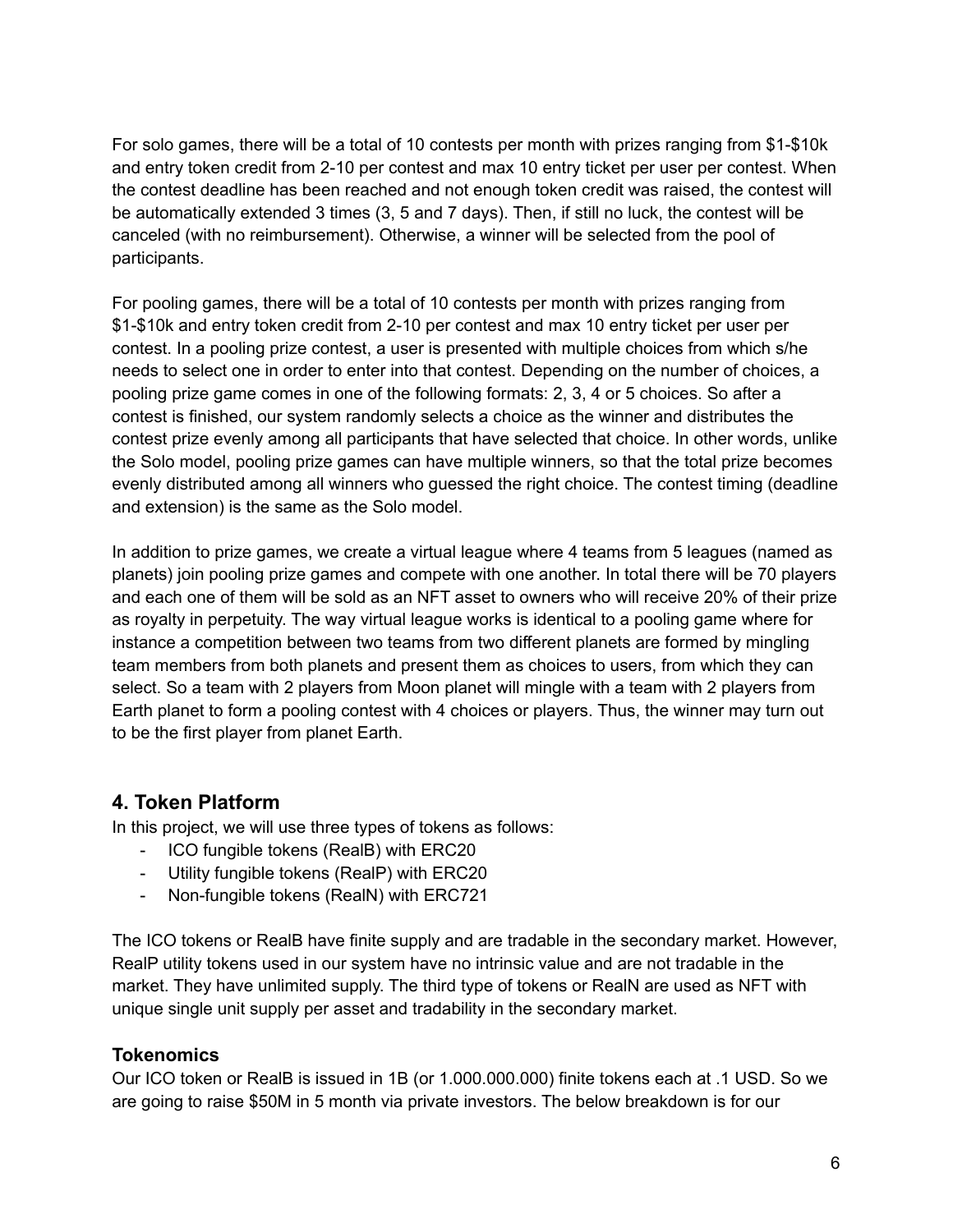tokenomics:

#### **Token distribution**

- 40% 400M sell to private investors
- 4% 40M sale commission
- 15% 50M reserved for our team
	- Executives and Team: 2% or 20M
	- Advisory Board Members: 1% or 10M
	- Consultants and Partners: 1% or 10M
	- Early supporters: 1% or 10M
	- Technical development: 10% 100M
- 6% 60M for token discount
- 14% 140M treasury
	- Emergency and reserve fund: 10% 100M
	- Long term foundation budget: 4% 40M
- 21% 210M community
	- Growth & acquisition: 10% 100M
	- Foundation grant: 5%1 50M
	- Token sale expenses: 3% 30M
	- Marketing budget: 3% 30M



### **Use of Proceeds**

We follow the following planned use of proceeds which will be reviewed and approved by our Governance: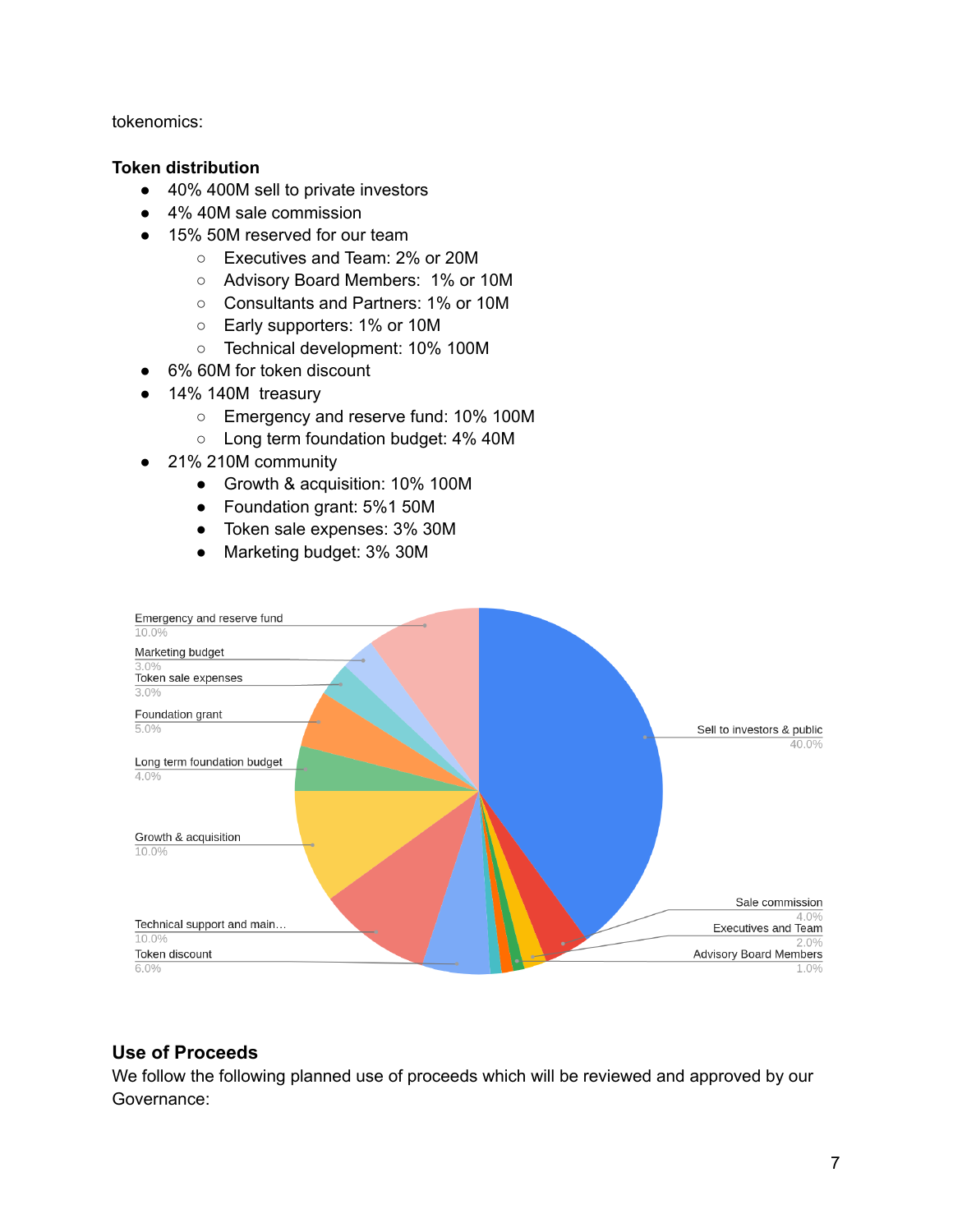- 1. 31% Development & maintenance
- 2. 25% Subscribers and acquisitions
- 3. 16% Community and partner ecosystem
- 4. 12% Sales and marketing
- 5. 9% General and administrative
- 6. 3% Legal and compliance
- 7. 2% Infrastructure and project management
- 8. 2% Token Sale



## **Utility Token Issuance and Sale**

In this section, we cover the calendar of events followed by token sale information.

#### **Calendar Events**

We are planning to sell our tokens via private investors by following the below table of events.

| Date         | Event               | <b>Token Prices</b>     |
|--------------|---------------------|-------------------------|
| Dec 15, 2021 | private sale starts | discounted token prices |
| May 15, 2022 | public sale starts  | regular token prices    |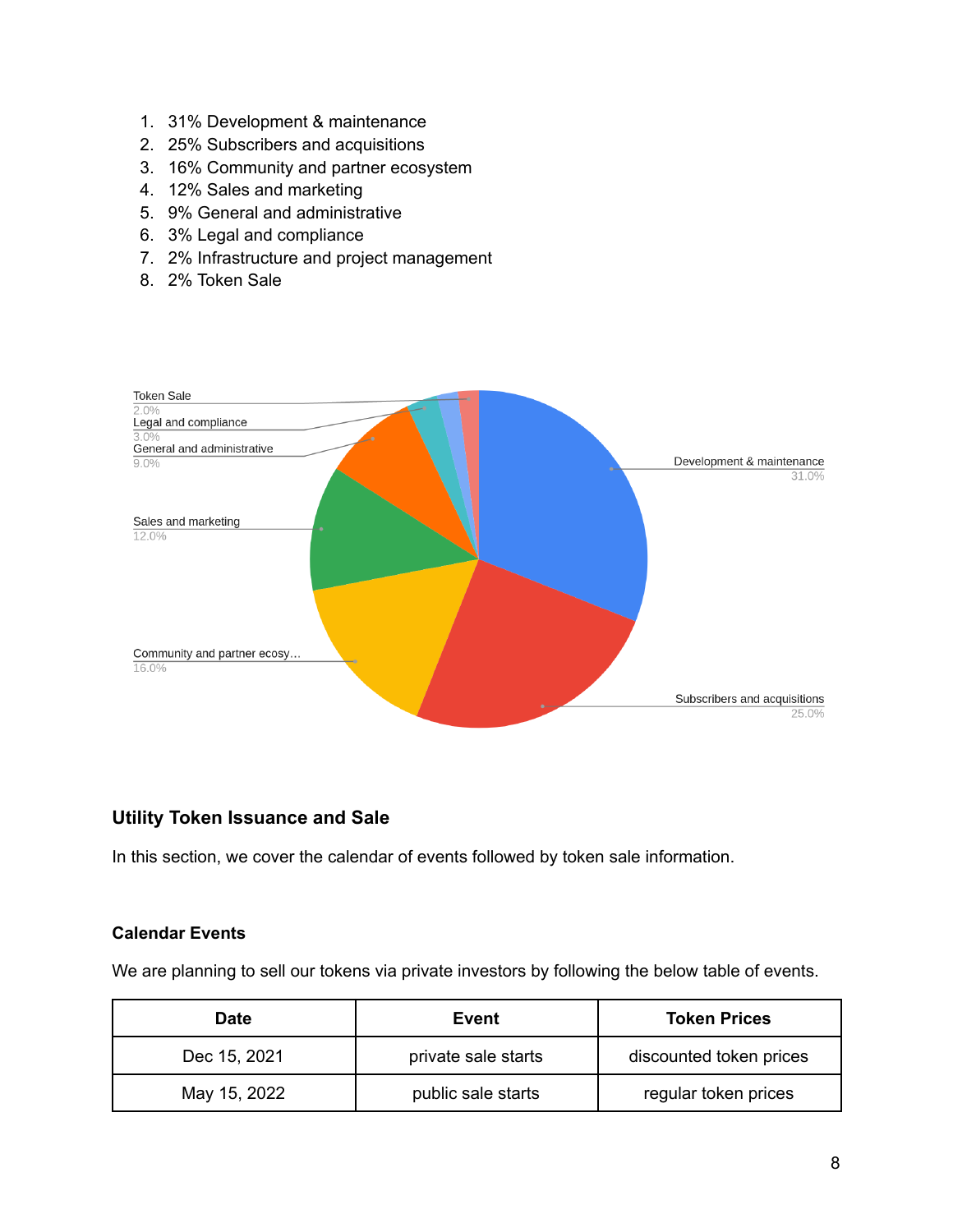| July 1, 2022 | exchange sale starts                       | regular token prices |
|--------------|--------------------------------------------|----------------------|
| Dec 1, 2022  | public sale End & left-over<br>sale begins | regular token prices |
| Dec 1, 2023  | left-over sale End                         | regular token prices |

## **Token Sale**

For selling our ICO tokens, we will target accredited investors. We also offer discounts to early token buyers. Also, we may sell 5% of our total left-over token, at our sole discretion, to our first round of platform customers. This section covers token sales which includes Sale Timeline, Internal and External sales. It also covers our plan for post-token sales.

### **Sale Timeline**

The sale of RealB tokens starts on Dec 15, 2021 and continues for 12 months. After that time frame, the left-over tokens are sold in 12 months via private investors. See the Gantt Chart in Platform Development Roadmap section for details.

### **Internal Sale**

The internal token sale comes with favorable discount rates and it is reserved for our internal team which includes the following parties:

- Executives and Team
- Advisory Board Members
- Consultants and Partners
- Early supporters

The internal sale starts on Dec 15 2021 and it will last 45 days with total 100M token cap as follows:

- 1st month: 50% discount & 20M token cap & min/max purchase pp \$10k/\$100k
- 5th week: 40% discount & 30M token cap & min/max purchase pp \$10k/\$200k
- 6th week: 30% discount & 50M token cap & min/max purchase pp \$10k/\$500k

### **External Sale**

The external sale is done in two stages: pre-sale and normal sale as follows:

Pre-sale: 45 days & total 100M token cap

- 1st month: 20% discount & 50M token cap & min/max purchase pp \$20k/\$1M
- 5 & 6 week: 20% discount & 50M token cap & min/max purchase pp \$20k/\$1M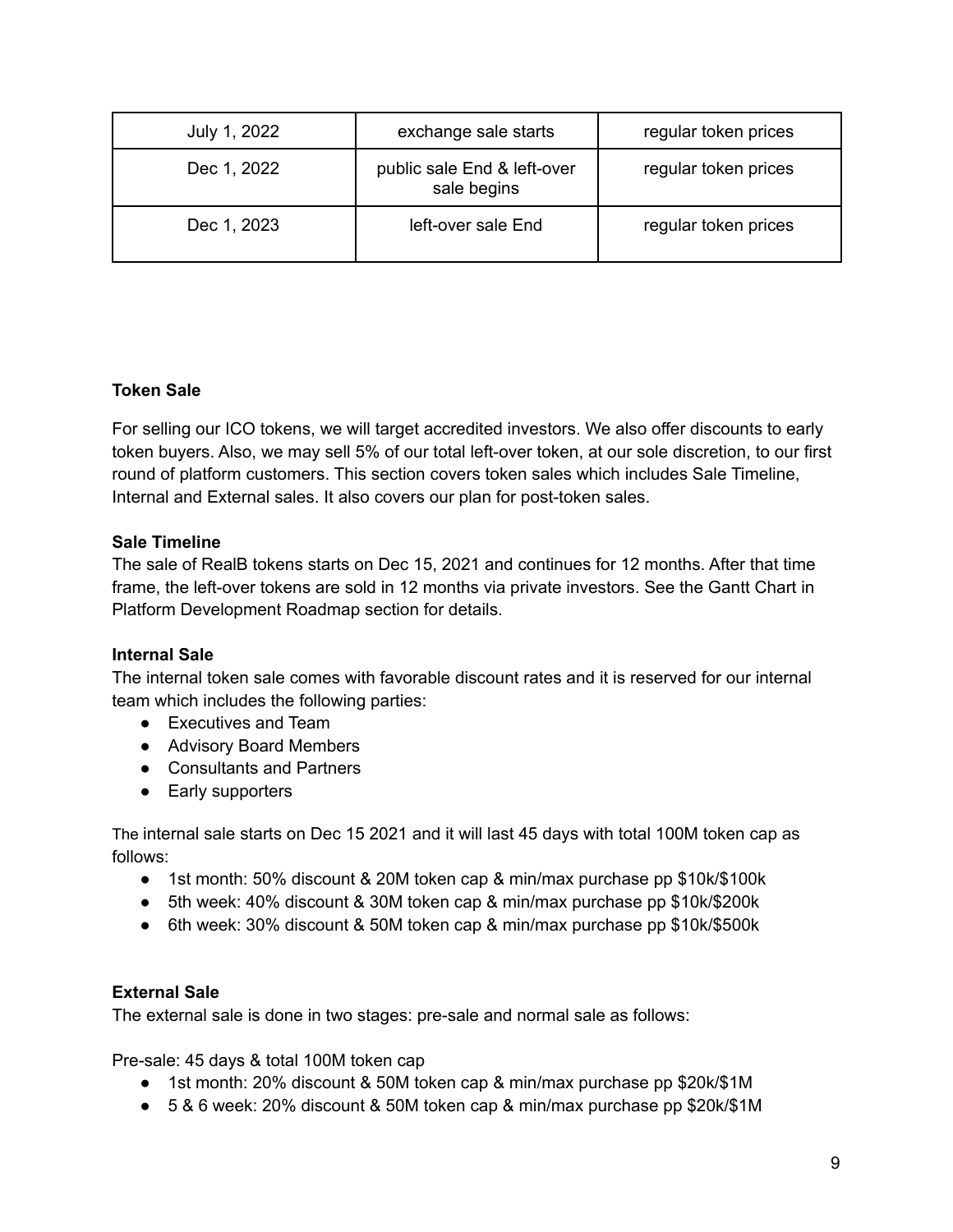Normal sale: 60 days & total 150M token cap & min/max purchase pp \$50k/\$1M

• The remaining 150M tokens are sold via RealBig platform

#### **Post Token Sale**

Left-over token sale: 12 months

- Month 1 & 2: 5% of left-over tokens go on sale to private investors
- Month 3-7: 10% of left-over tokens go on sale to private investors
- Month 7-11: 20% of left-over tokens go on sale to private investors
- Month 11 & 12: 30% of left-over tokens go on sale to private investors
- Month 1-12: 35% of left-over tokens go on sale to private clients of company

#### **Token Timeline**

As discussed earlier, we have three types of tokens in our system. With regard to timing, the first token (RealB) will be issued on Dec 15 2021, second in July 2022 and last one in Nov 2022. See Platform Development Roadmap Gantt chart for details.

With regard to getting a business license for operating an online lottery, we select Dominican Republic country. Global lottery license requirement falls into three categories: 1- Countries where online lottery is regulated, 2- Countries where online lottery is completely prohibited, and 3- Almost 100 world countries that have no license requirements in place for online lottery. The category 3 includes the countries of South America like Argentina, Peru, Bolivia, partly Africa, North America including Costa Rica, Bahamas, Guatemala, and a couple of the other countries located on different continents. Regarding timing for acquiring a lottery license, we start the process of license registration as soon as we raise seed funds. Also, considering the 10 months time lag between our raised seed fund and actual lottery platform launch, we will have enough time to register our product in a few other countries besides the Dominican Republic.

### **RealB Tokens**

The higher utilization of our ICO tokens will result in steady growth in our crypto value. The below diagram shows that in addition to the main products, there are two other areas in which our ICO tokens or cryptocurrency are used. Here is a brief overview of each area of token utilization:

#### **I- Foundation Grants**

We allocate 5% of our total token supply or 50M tokens to our foundation grants that are granted to our active community members, charity organizations, developers who are integrating our platform or currency and non-tech evangelists who spread the words about our products and cryptocurrency.

#### **II- Partners**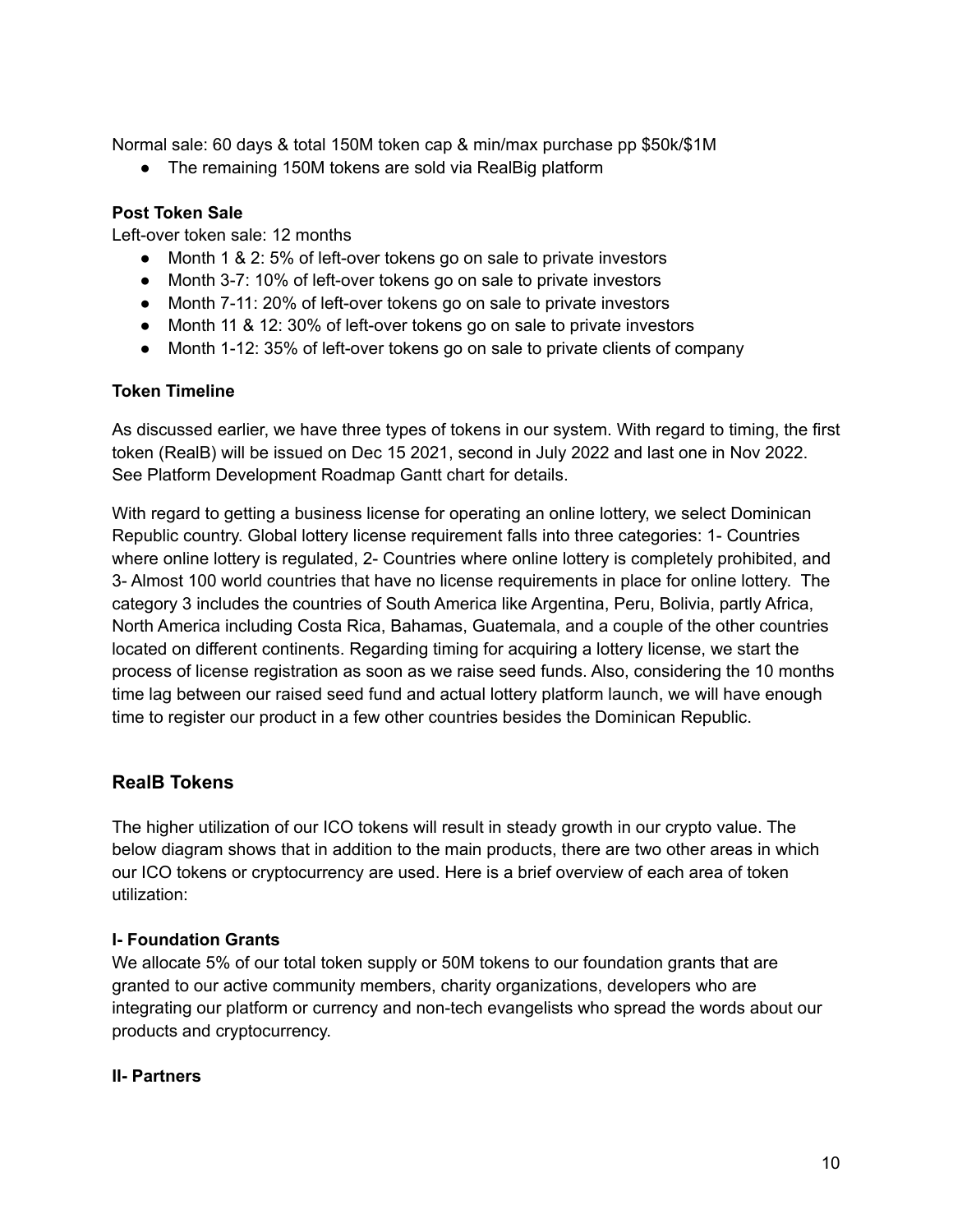DC Web Makers Company acts as our strategic partner in using our cryptocurrency in their internal products, their clients, and partners. Through strategic partnership with DC Web Makers, our cryptocurrency will gain good exposure in the blockchain community.

## **III- Prize Game Product**

To join our platform and participate in prize games or buy additional token credit, users should use our cryptocurrency. Likewise, all prizes are paid out in our cryptocurrency to winners. In the same fashion, our NFT assets are sold in the primary market and traded in the secondary markets in our cryptocurrency. As such, by scaling up our product and its offerings, we will increase our cryptocurrency value exponentially.



# **5. Marketing and Sale**

Regarding the RealBig platform, we have two target customers: price sensitive and high net worth users. The former group of customers will pay a monthly subscription and join our contests, whereas the latter group are mainly interested in buying our NFT assets as a means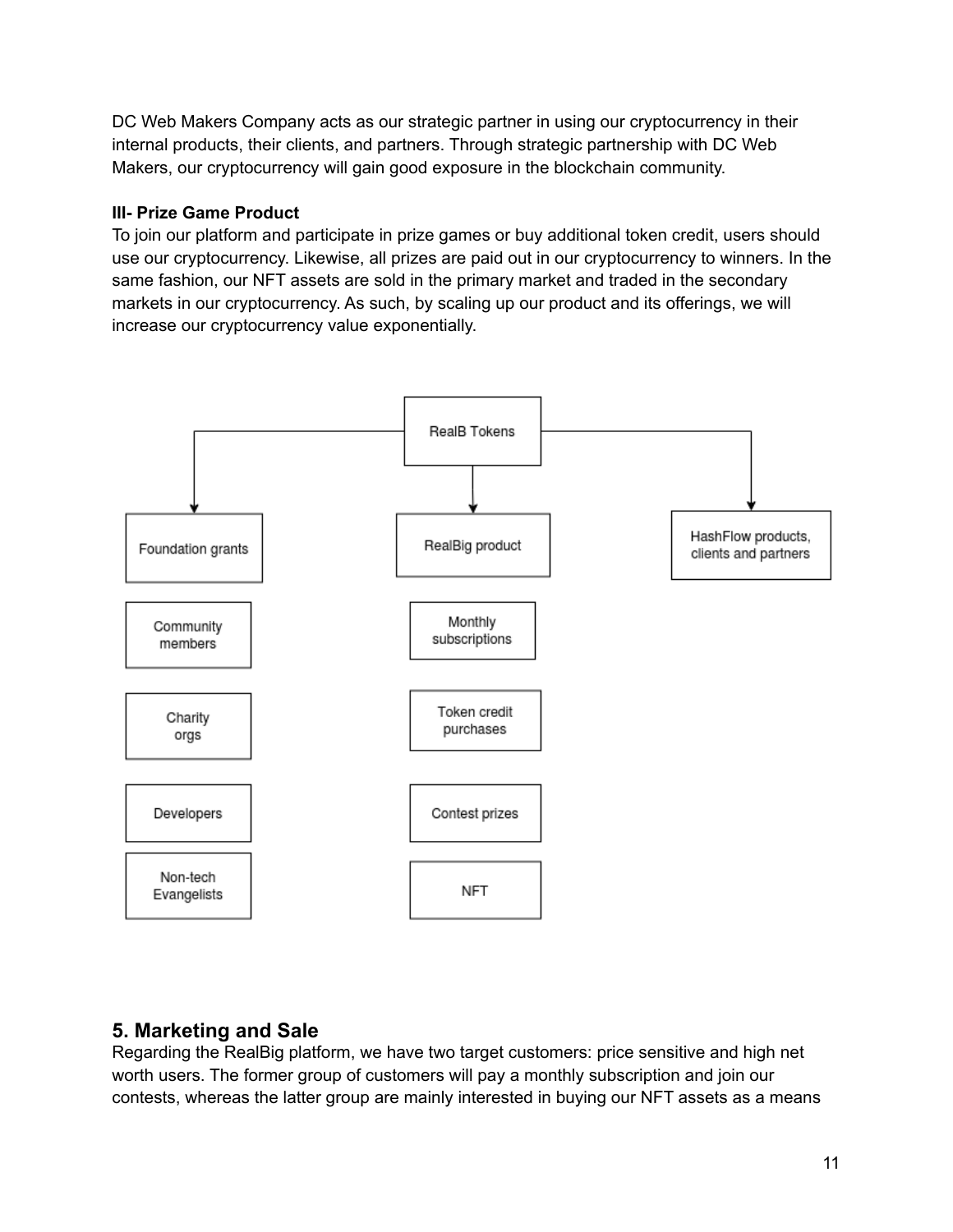of investment. As such, we follow different marketing strategies for acquiring and retaining customers in each group.

## **Marketing Strategy**

At a very high level, our marketing strategy will target two groups of customers as discussed in the previous section. For price sensitive customers or typical RealBig users, we will use our internal resources like weekly newsletters, promotional campaigns and social media as well as external resources like affiliate networks and paid Ads. Regarding reaching and acquiring high net individuals, we will use our experienced business developers.

With respect to target markets, our main focus is developing countries that speak English and Spanish. The specifics of our target markets and customer demographics will be developed through hiring experienced market researchers and gaining access to paid industry insights.

## **Marketing Implementation**

Our first governing marketing principal is user retention rather than new user acquisition. As such, we incorporate and enhance a customer loyalty program based on objective and achievable factors like volume of user activities. Indeed, we will consider the below factors to come up with objective metrics to reward our loyal customers.

- Frequency and length of checking our website or mobile App
- Number of attended contests per week or month
- Number of time a user uses our coupon codes
- Number of times a user reads our newsletter emails
- Number of times a user wins a prize

Our second governing marketing principal is to harness our internal resources compared to external options like paid Ads. To that end, we will put high priority on the following initiatives:

- Weekly newsletter with trackable links
- Special (invite-only) contests for our loyal customers
- Offer our token credits in bundles
- Coming soon and early booking for upcoming contests
- Push notifications on mobile phones on upcoming contests
- Refer a friend
- Discount for the length of subscription (6, 12 and 24 months)
- First month free trial

In addition to above, powered by Predictive Analytics, our AI will use archival data to predict users' behavior based on different market segments, demographics and even culture and boost the visibility of contests accordingly.

### **Affiliate Program**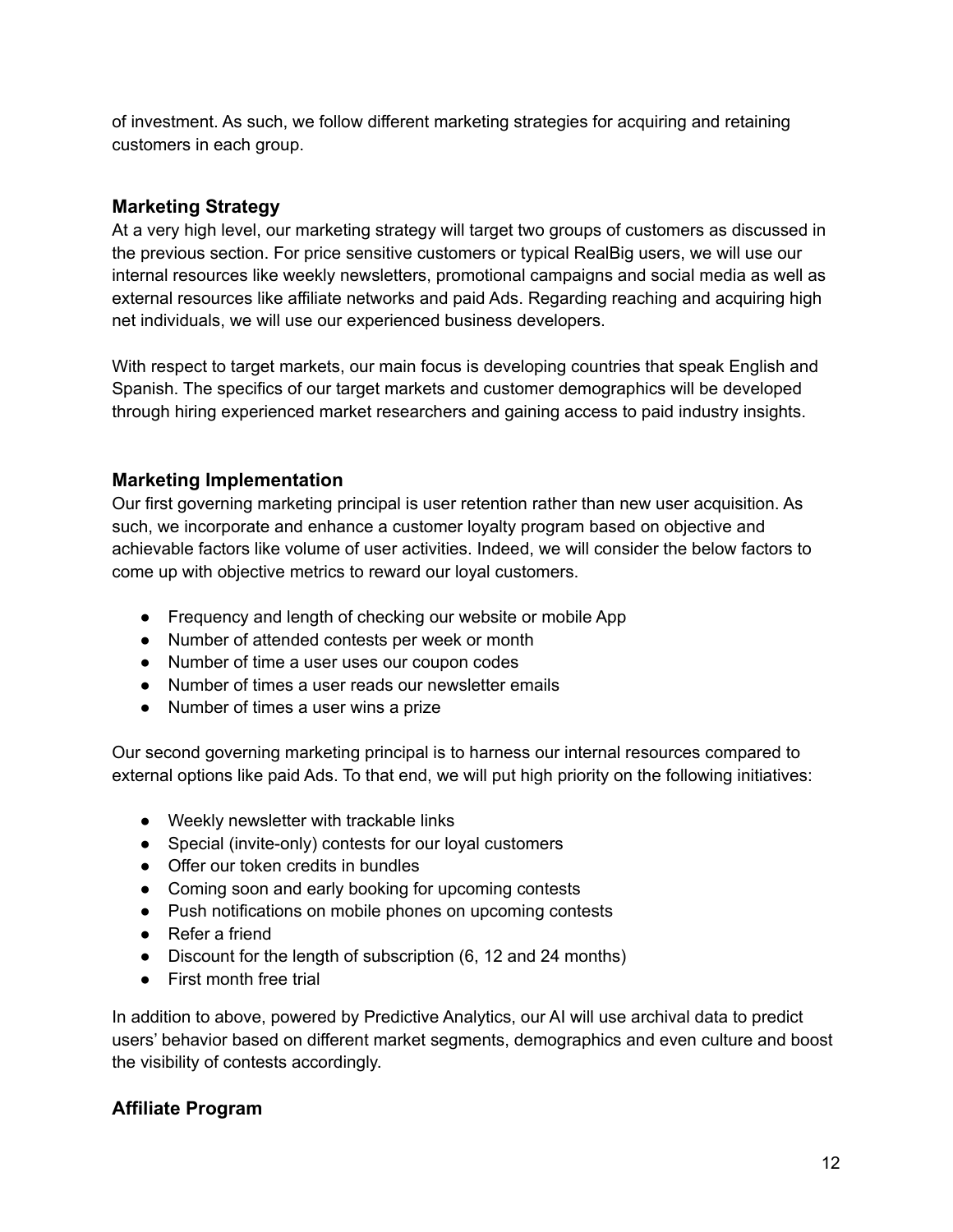Regarding external resources for marketing and acquiring customers, we will put marketing affiliates at our top priority. By identifying and targeting affiliates in our niche, we can develop strategic partners to ensure sustainable growth. There are two categories of affiliates: solo and network. A solo affiliate acts as an independent marketer promoting our products in its own channels and platforms, whereas a network affiliate acts as a primary marketer who manages a network of secondary affiliates under its account. We offer a break-down commission based on the volume of converted leads by affiliates. Unlike other affiliate programs, we offer real-time payments to our affiliates via our blockchain smart contract.

# **6. Product Roadmap**

RealBig team has adopted a mature product governance model used by some of the most successful software companies in the world. It includes a dedicated product management council responsible for active management of the product roadmap and dedicated product architecture council for active management of RealBig platform architecture.

## **Product Versions and Release Management**

- Major product releases are scheduled every 6 months
- For ease of management, major product releases are aligned to calendar quarter
- Minor product releases are scheduled every 6 weeks
- Patch release are done as needed, and are primarily used for emergencies
- Sequence of releases Major minor minor minor Major
- Approved release naming convention is MMM.mmm.ppp

### **Roadmap Management Guidelines**

- Product roadmap management is aligned to calendar quarters
- Next quarter product roadmap must be published during current quarter
- Next quarter roadmap must be approved no later than week 8 of current quarter
- Roadmap allocates available engineering capacity for the quarter as follows
	- 77% of available capacity for roadmap related activity
	- 23% reserved for minor releases/emergency patches
- 5 releases have been scheduled by PMC team

## **Platform Development Roadmap**

We will follow the Gantt chart below covering our main milestones in 25 months.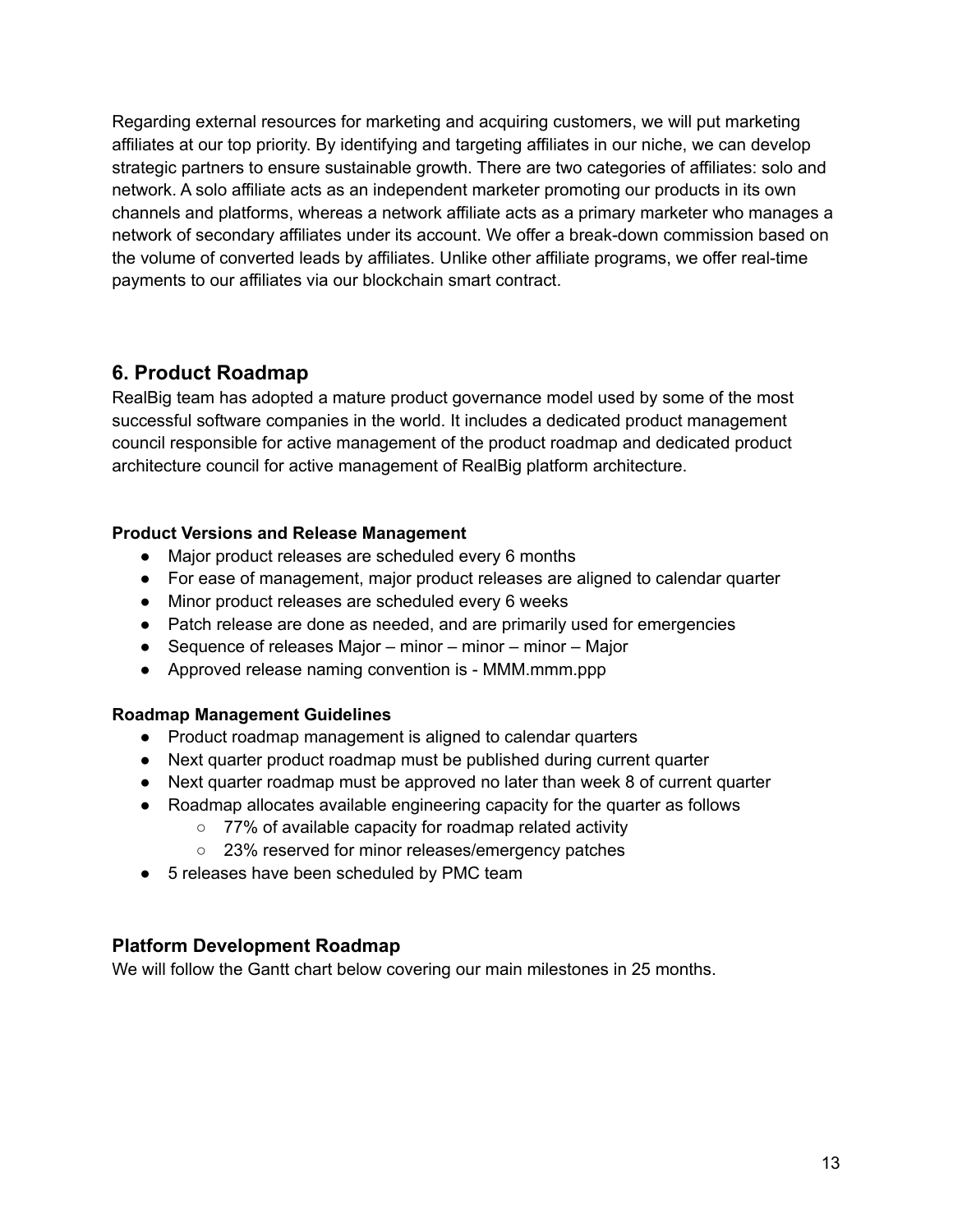| <b>Project Timeline</b>                                                | 25 Months    |                |                |  |     |  |     |  |     |                  |                   |                     |                   |   |                    |                              |                                           |                   |                              |                                        |                 |                                      |                                  |                            |
|------------------------------------------------------------------------|--------------|----------------|----------------|--|-----|--|-----|--|-----|------------------|-------------------|---------------------|-------------------|---|--------------------|------------------------------|-------------------------------------------|-------------------|------------------------------|----------------------------------------|-----------------|--------------------------------------|----------------------------------|----------------------------|
| <b>Milestones</b>                                                      | $\mathbf{1}$ | $\overline{2}$ | 3 <sup>1</sup> |  | 4 5 |  | 6 7 |  | 8 9 | 1<br>$\mathbf 0$ | 1<br>$\mathbf{1}$ | 1<br>$\overline{2}$ | 1<br>$\mathbf{3}$ | 1 | $\mathbf 1$<br>4 5 | $\overline{\mathbf{1}}$<br>6 | $\overline{\mathbf{1}}$<br>7 <sup>1</sup> | $\mathbf{1}$<br>8 | $\overline{\mathbf{1}}$<br>9 | $\overline{\mathbf{2}}$<br>$\mathbf 0$ | 2 <br>$\vert$ 1 | $\overline{\mathbf{2}}$<br>$\vert$ 2 | $\overline{2}$<br>$\overline{3}$ | $ 2\rangle$<br>$ 4\rangle$ |
| <b>ICO Product</b>                                                     |              |                |                |  |     |  |     |  |     |                  |                   |                     |                   |   |                    |                              |                                           |                   |                              |                                        |                 |                                      |                                  |                            |
| <b>Research and Requirement</b><br>Gathering                           |              |                |                |  |     |  |     |  |     |                  |                   |                     |                   |   |                    |                              |                                           |                   |                              |                                        |                 |                                      |                                  |                            |
| <b>RealBig Prize Game</b><br><b>Application: PoC</b>                   |              |                |                |  |     |  |     |  |     |                  |                   |                     |                   |   |                    |                              |                                           |                   |                              |                                        |                 |                                      |                                  |                            |
| <b>ICO Application:</b><br><b>PoC-Production</b>                       |              |                |                |  |     |  |     |  |     |                  |                   |                     |                   |   |                    |                              |                                           |                   |                              |                                        |                 |                                      |                                  |                            |
| <b>Pre-sale to Team and Friends</b>                                    |              |                |                |  |     |  |     |  |     |                  |                   |                     |                   |   |                    |                              |                                           |                   |                              |                                        |                 |                                      |                                  |                            |
| <b>Pre-sale to Public</b>                                              |              |                |                |  |     |  |     |  |     |                  |                   |                     |                   |   |                    |                              |                                           |                   |                              |                                        |                 |                                      |                                  |                            |
| <b>Public Sale</b>                                                     |              |                |                |  |     |  |     |  |     |                  |                   |                     |                   |   |                    |                              |                                           |                   |                              |                                        |                 |                                      |                                  |                            |
| Left-over Token Sale to Public                                         |              |                |                |  |     |  |     |  |     |                  |                   |                     |                   |   |                    |                              |                                           |                   |                              |                                        |                 |                                      |                                  |                            |
| <b>KYC/AML &amp; Stablecoin</b><br><b>Applications: PoC-Production</b> |              |                |                |  |     |  |     |  |     |                  |                   |                     |                   |   |                    |                              |                                           |                   |                              |                                        |                 |                                      |                                  |                            |
| <b>ICO Application: Marketing</b>                                      |              |                |                |  |     |  |     |  |     |                  |                   |                     |                   |   |                    |                              |                                           |                   |                              |                                        |                 |                                      |                                  |                            |
| <b>Foundation Application-</b><br><b>PoC-Production</b>                |              |                |                |  |     |  |     |  |     |                  |                   |                     |                   |   |                    |                              |                                           |                   |                              |                                        |                 |                                      |                                  |                            |
| <b>RealBig Product</b>                                                 |              |                |                |  |     |  |     |  |     |                  |                   |                     |                   |   |                    |                              |                                           |                   |                              |                                        |                 |                                      |                                  |                            |
| <b>RealBig Prize Game</b><br><b>Application: Production</b>            |              |                |                |  |     |  |     |  |     |                  |                   |                     |                   |   |                    |                              |                                           |                   |                              |                                        |                 |                                      |                                  |                            |
| <b>RealBig Prize Game</b><br><b>Application: Marketing</b>             |              |                |                |  |     |  |     |  |     |                  |                   |                     |                   |   |                    |                              |                                           |                   |                              |                                        |                 |                                      |                                  |                            |
| <b>RealBig NFT Application:</b><br><b>PoC-Production</b>               |              |                |                |  |     |  |     |  |     |                  |                   |                     |                   |   |                    |                              |                                           |                   |                              |                                        |                 |                                      |                                  |                            |
| <b>RealBig NFT Application:</b><br>Marketing                           |              |                |                |  |     |  |     |  |     |                  |                   |                     |                   |   |                    |                              |                                           |                   |                              |                                        |                 |                                      |                                  |                            |
| <b>Product Maintenance and</b><br><b>Support</b>                       |              |                |                |  |     |  |     |  |     |                  |                   |                     |                   |   |                    |                              |                                           |                   |                              |                                        |                 |                                      |                                  |                            |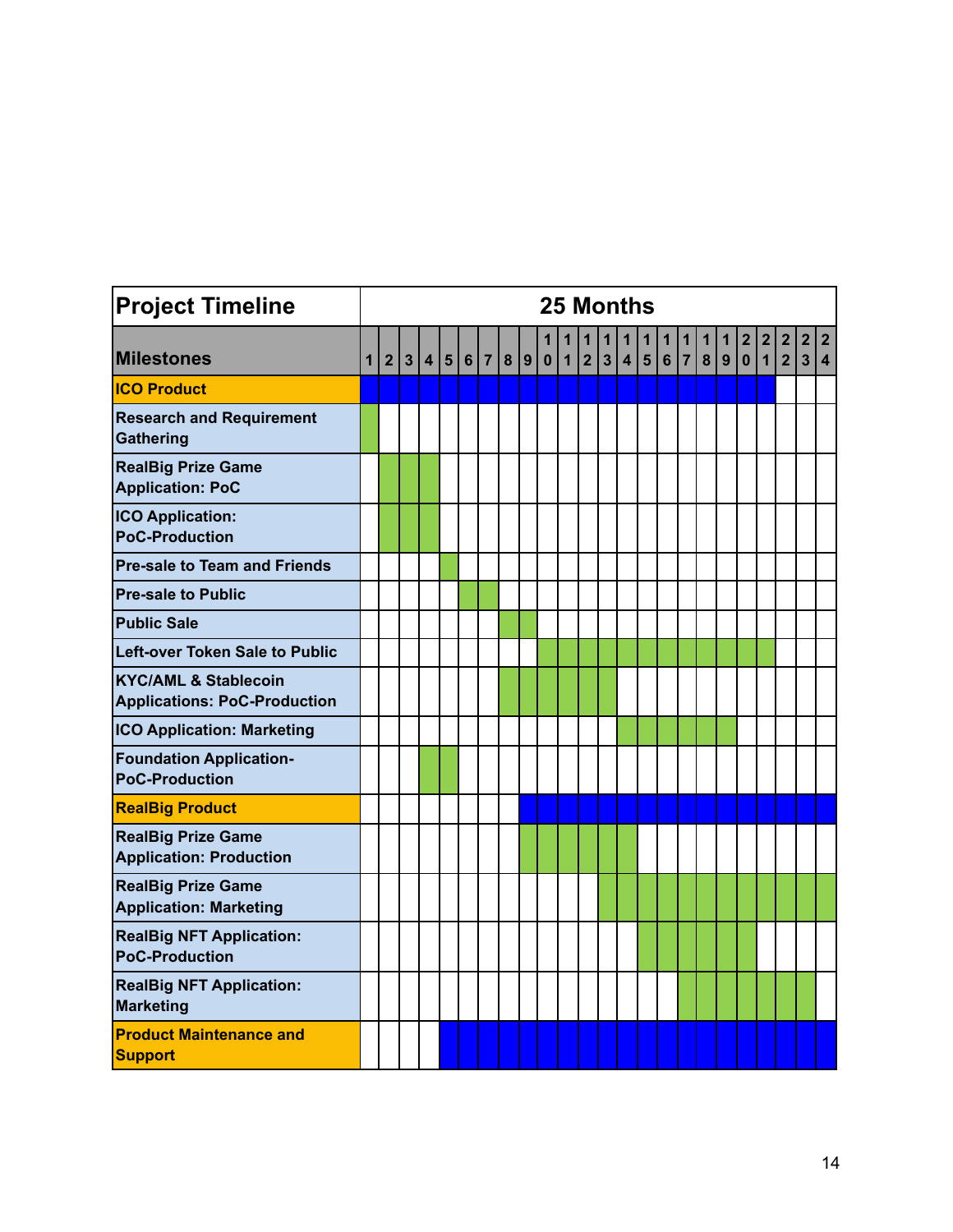| <b>ICO and Foundation</b><br><b>Applications</b>       |  |  |  |  |  |  |  |  |  |  |  |  |
|--------------------------------------------------------|--|--|--|--|--|--|--|--|--|--|--|--|
| <b>KYC/AML &amp; Stablecoin</b><br><b>Applications</b> |  |  |  |  |  |  |  |  |  |  |  |  |
| <b>RealBig Prize Game Application</b>                  |  |  |  |  |  |  |  |  |  |  |  |  |
| <b>RealBig NFT Application</b>                         |  |  |  |  |  |  |  |  |  |  |  |  |
| <b>Project Manager</b>                                 |  |  |  |  |  |  |  |  |  |  |  |  |

## **Product Rollout Timeline**

Pursuant to Gantt chart, we follow the below phases for rolling out and maintaining our product.

#### **Phase 1 (Q1 2022)**

- 1.1 ICO Application: PoC: Production
- 1.2 RealBig Prize Game Application: PoC
- 1.3 Foundation Application: PoC-Production

#### **Phase 2 (Q2 2022)**

- 2.1 ICO Fundraising
- 2.2 Maintain ICO Application
- 2.3 Maintain RealBig Prize Game Application
- 2.4 Launch and Maintain Foundation Application

### **Phase 3 (Q3 2022)**

- 3.1 ICO Fundraising
- 3.2 Maintain ICO Application
- 3.3 Maintain RealBig Prize Game Application
- 3.4 Maintain Foundation Application
- 3.5 KYC/AML & Stablecoin Application: MVP
- 3.6 RealBig Prize Game Application: MVP

#### **Phase 4 (Q4 2022)**

- 4.1 RealBig Prize Game Application: Production
- 4.2 Maintain ICO Application
- 4.3 Maintain RealBig Prize Game Application
- 4.4 Maintain Foundation Application
- 4.5 KYC/AML & Stablecoin Application: Production

### **Phase 5 (Q1 2023)**

- 5.1 RealBig NFT Application: MVP
- 5.2 Maintain ICO Application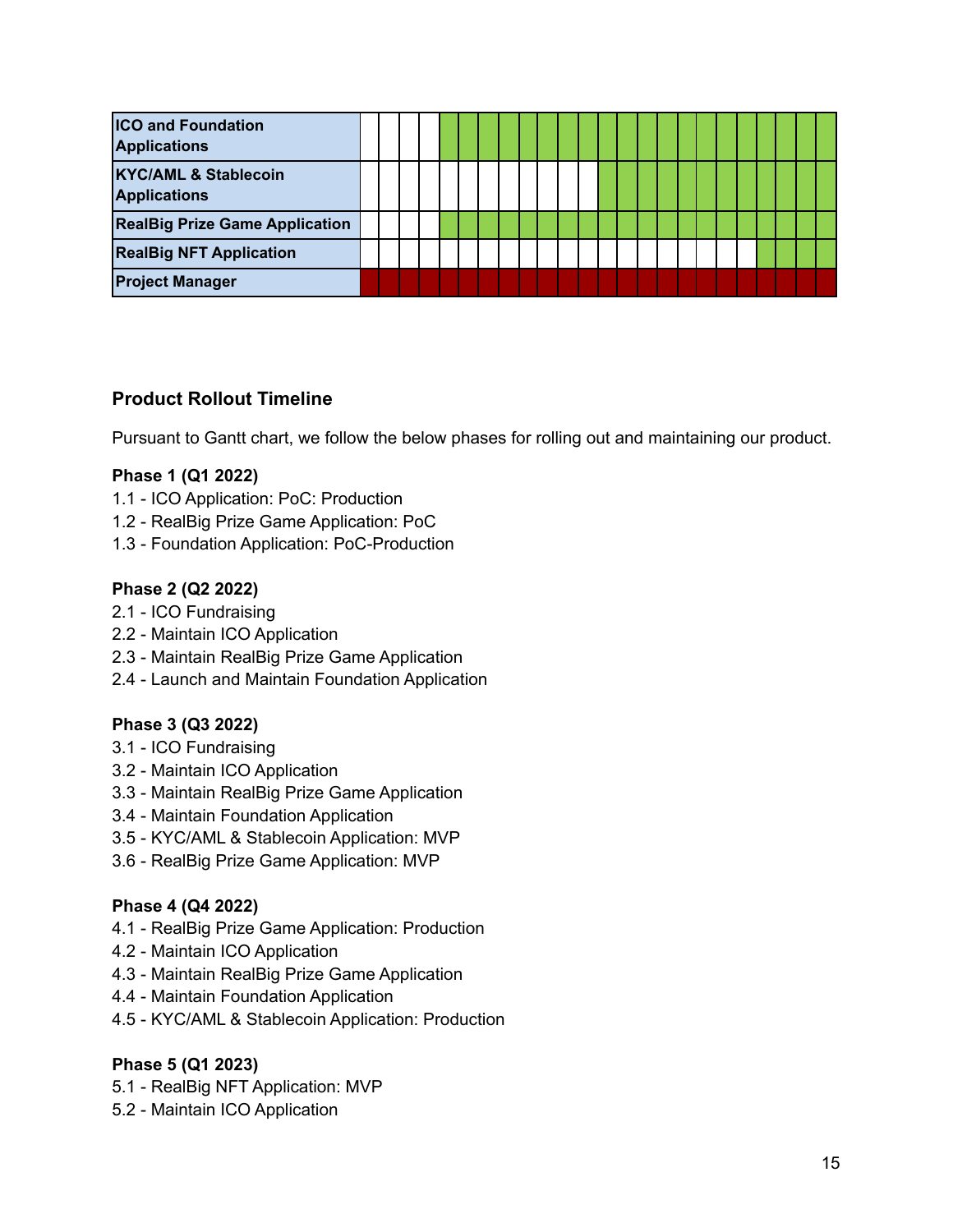- 5.3 Maintain RealBig Prize Game Application
- 5.4 Maintain Foundation Application
- 5.5 Maintain KYC/AML & Stablecoin Application

#### **Phase 6 (Q2 2023)**

- 6.1 RealBig NFT Application: Production
- 6.2 Maintain ICO Application
- 6.3 Maintain RealBig Prize Game Application
- 6.4 Maintain Foundation Application
- 6.5 Maintain KYC/AML & Stablecoin Application
- 6.6 Maintain NFT Application

## **7. Core Team**

Here is the list of our core team:

### **Matt Zand- CEO**

Matt is a serial entrepreneur and blockchain architect with an MBA from University of Maryland plus 15 years of progressive experiences in the Software Development Life Cycle managing web, mobile and software applications from ideation to production. He is the leading author of Hands-on Smart Contract [Development](https://www.amazon.com/gp/product/1492086126/) with Hyperledger Fabric book by O'Reilly Media. As a public speaker and blockchain expert, he has presented in North America and Europe chapters of Hyperledger. He has written more than 100 technical articles and tutorials on blockchain development for Hyperledger and Ethereum platforms.

### **Brian Wu- Blockchain Architect and Developer**

Brian is a prolific writer on the subject of blockchain. As one of the prominent voices in the blockchain community, he has written 8 books on blockchain covering popular blockchain technologies like Hyperledger and Ethereum from beginner to advanced level. Brian holds a master's degree in computer science from NJIT. His latest book is Hands-on Smart Contract Development with Hyperledger Fabric by O'Reilly Media. He has 20 years of extensive hands-on experience with blockchain-based enterprise application design and development, big data, cloud computing, UI, and system infrastructure solutions. He has also successfully repurposed and integrated the blockchain-based applications into gaming, supply chain, as well as asset device management industries. He was one of the leading architects of stablecoin at JP Morgan. In addition to his strong background in the blockchain space, he has served as the tech lead for multiple key technology initiatives at leading financial institutions including J.P. Morgan, Citigroup, and Bank of America. Here is the list of Brian's books:

- 1. Security Tokens and [Stablecoins](https://www.amazon.com/gp/product/B07RF4SJ13/ref=dbs_a_def_rwt_bibl_vppi_i5) Quick Start Guide by Brian Wu and others
- 2. [Blockchain](https://www.amazon.com/gp/product/1788475682/ref=dbs_a_def_rwt_bibl_vppi_i4) by Example- Brian Wu is a co-author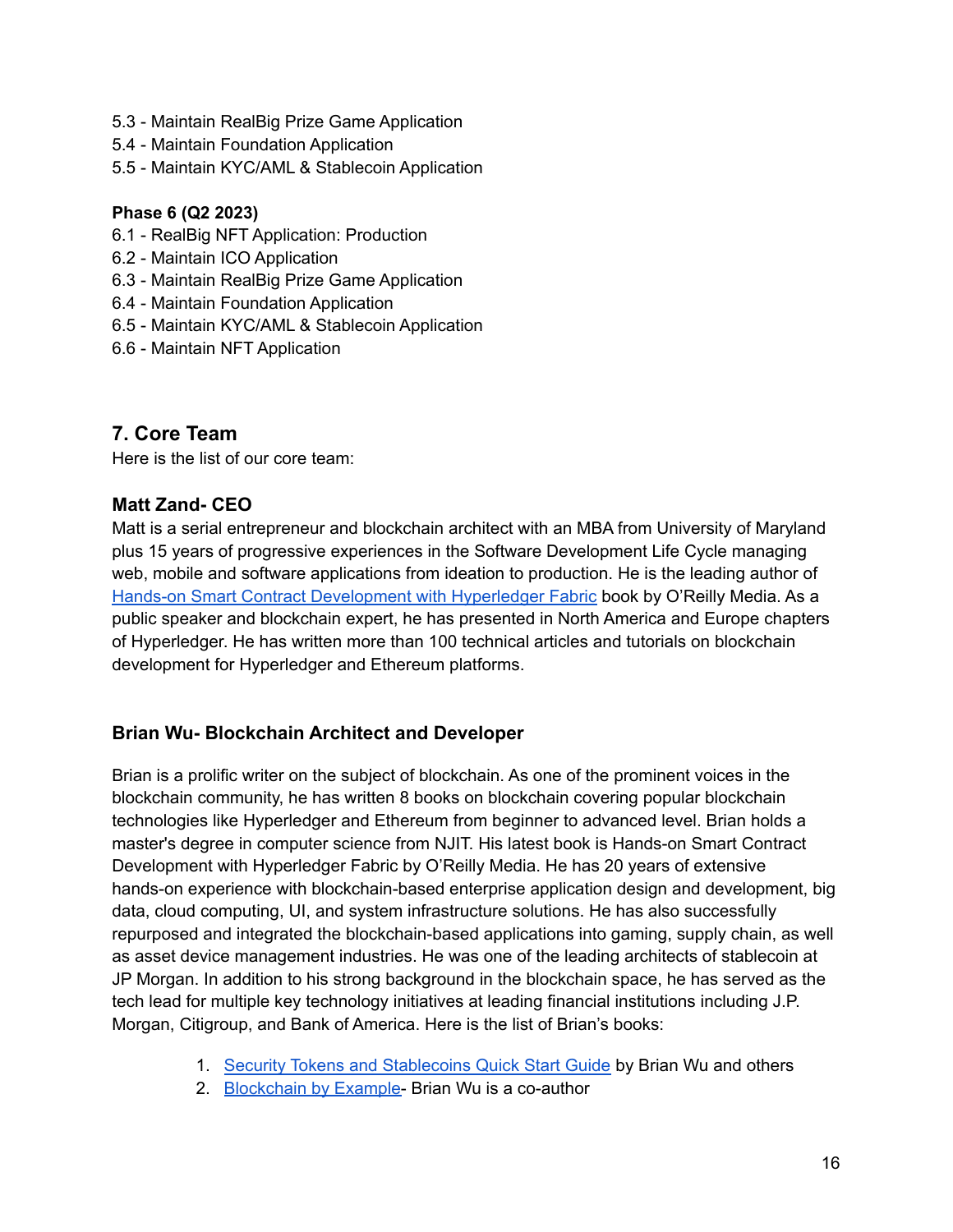- 3. [Hyperledger](https://www.amazon.com/gp/product/B07Q4DD8TN/ref=dbs_a_def_rwt_bibl_vppi_i3) cookbook by Brian Wu and others
- 4. Blockchain [development](https://www.amazon.com/gp/product/1838649980/ref=dbs_a_def_rwt_bibl_vppi_i2) with Hyperledger- Brian Wu is a co-author
- 5. Learn [Ethereum:](https://www.amazon.com/gp/product/1789954118/ref=dbs_a_def_rwt_bibl_vppi_i0) Build your own DApp with Ethereum and smart contracts by Brian Wu and others
- 6. [Blockchain](https://www.amazon.com/gp/product/1789807972/ref=dbs_a_def_rwt_bibl_vppi_i6) Quick Start Guide by Brian Wu and others
- 7. Hands-on Smart Contract [Development](https://www.oreilly.com/library/view/hands-on-smart-contract/9781492086116/) with Hyperledger Fabric V2 by Matt Zand, Brian Wu and Mark Morris

## **David Lloyd- Director**

David is the founder and managing director of Bell Rock Group. He has over 20 years of senior-level industry experience and provides fund governance and independent director services to a range of regulated Cayman investment funds (hedge funds, crypto funds, venture capital, private equity funds (including investment committee's), fund management companies and other alternative investment entities. David was formerly a director at Citigroup in London working on the trading desk developing and structuring multi-asset investment funds (UCITS, QIF's, SICAV's, offshore funds, structured note and derivatives platforms) and acting as investment adviser to a range of multi-asset funds and capital markets investment products. He was a member of the Citi Global Management Senior Risk Committee and formerly senior legal counsel advising on structuring and distribution of all aspects of multi asset and multi-strategy funds plus distribution. He was formerly at BNP Paribas, Credit Suisse and SunGard Global Trading.

David holds a MBA in Finance from the University of London, is a Chartered MCSI with the Chartered Institute for Securities & Investment (CISI), a member of the Institute of Directors, holds the Investment Management Certificate with the CISI, an Accredited Director (Acc.Dir), Member of the Institute of Directors (UK), Called to the Bar of England & Wales, LLB Law Degree from the University of Wales, Executive Leadership Course with SAID Business School (the University of Oxford), Fellowship Member of the International Bar Association, the ACI Financial Markets Association and a member of the Investment Management Due Diligence Association (IMDDA). David is registered with CIMA as a director under the Director Registration & Licensing Act 2014. David is a member of the Digital Asset Working Group at AIMA and holds qualifications in blockchain and DLT.

## **Rajneesh Gupta- Blockchain Security Specialist**

Rajneesh has CISA, CPISI, Cobit 5, ISMS LA, CDPO-GDPR, CEH, and CHFI certifications. He is the author of Hands-on [Cybersecurty](https://www.amazon.com/Hands-Cybersecurity-Blockchain-Implement-protection/dp/1788990188/) with Blockchain. He has 13 assertive years of experience in information security. He has a diverse security leadership experience, including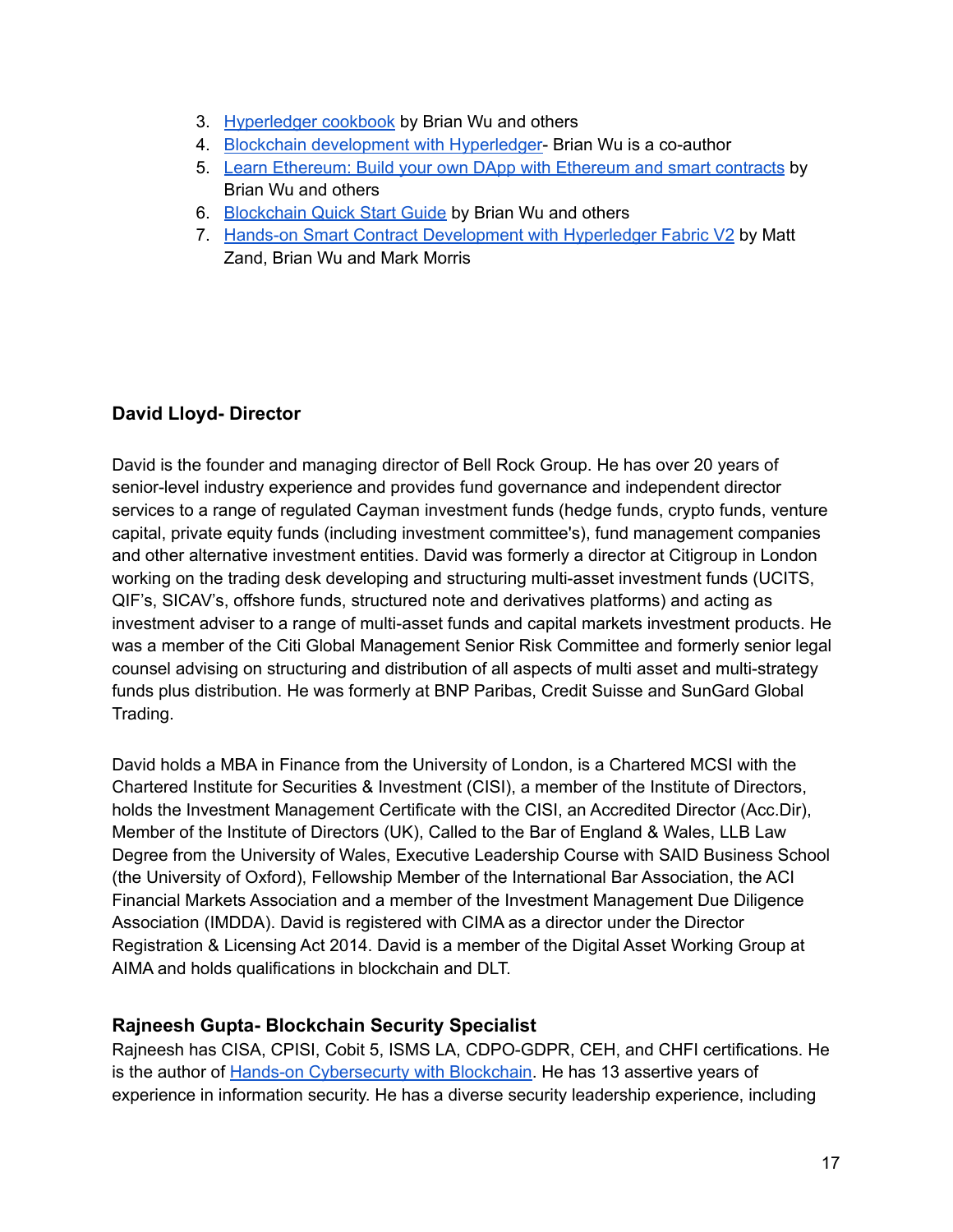roles in operations, system integration, security architecture, project management, Identity, and Access management, business continuity planning, IT risk management and information security.

He has delivered multiple assignments on Cyber Security, Payments, PCI DSS, SSAE16, ISO20000, BS25999, ISO 27001, Secure Architecture Design & Solution Implementation, IT Security & Risk Management, IT Audit, Advisory & Assurance and Business Process & Controls Improvement for enterprises in United States, Singapore, India, UAE & UK.

## **Bury Huang- Project Manager**

Entrepreneurs, Software development leader with 20 years experience in software engineering development. Grown as an backend engineer in multiple large software enterprises and grew into a software development leader with deep knowledge of backend, cloud, blockchain architecture and project management. Now managing, leading and keeping building diverse and high performance software engineering teams.

# **Mike Ferrari- UI Designer**

Accomplished Technical & Project Leader, leveraging 10+ years of experience leading projects and teams across multiple business disciplines to produce outstanding results. Certified AWS Cloud Practitioner, AEM Sites Business Practitioner & SAFe® 4 Agilist with demonstrated expertise in UI languages and platforms such as HTML5, CSS3, Bootstrap, JavaScript(Node.js, Express.js, AngularJS, D3.js, Sigma.js), jQuery, Python (BeautifulSoup, Flask), Amazon Web Services (AWS), SQL Server, MySQL, Git, WordPress, Linux, Adobe Suite (Design), and Sketch.

# **Gaurav Ubnare- AWS & DevOps Engineer & Infrastructure Manager**

Gaurav is a Certified Red Hat System Admin, Cloud Architect and DevOps Engineer with 10 years of industry experience. As a Cloud Expert, he has extensive experiences in core AWS services S3, EC2, ELB, EBS, Route53, VPC, Auto scaling etc. and deployment services like Elastic Beanstalk, Lambda and Cloud Formation and security practices like IAM, Cloudwatch and Cloudtrail.

# **8. Board of Advisors**

Here is the list of our advisors: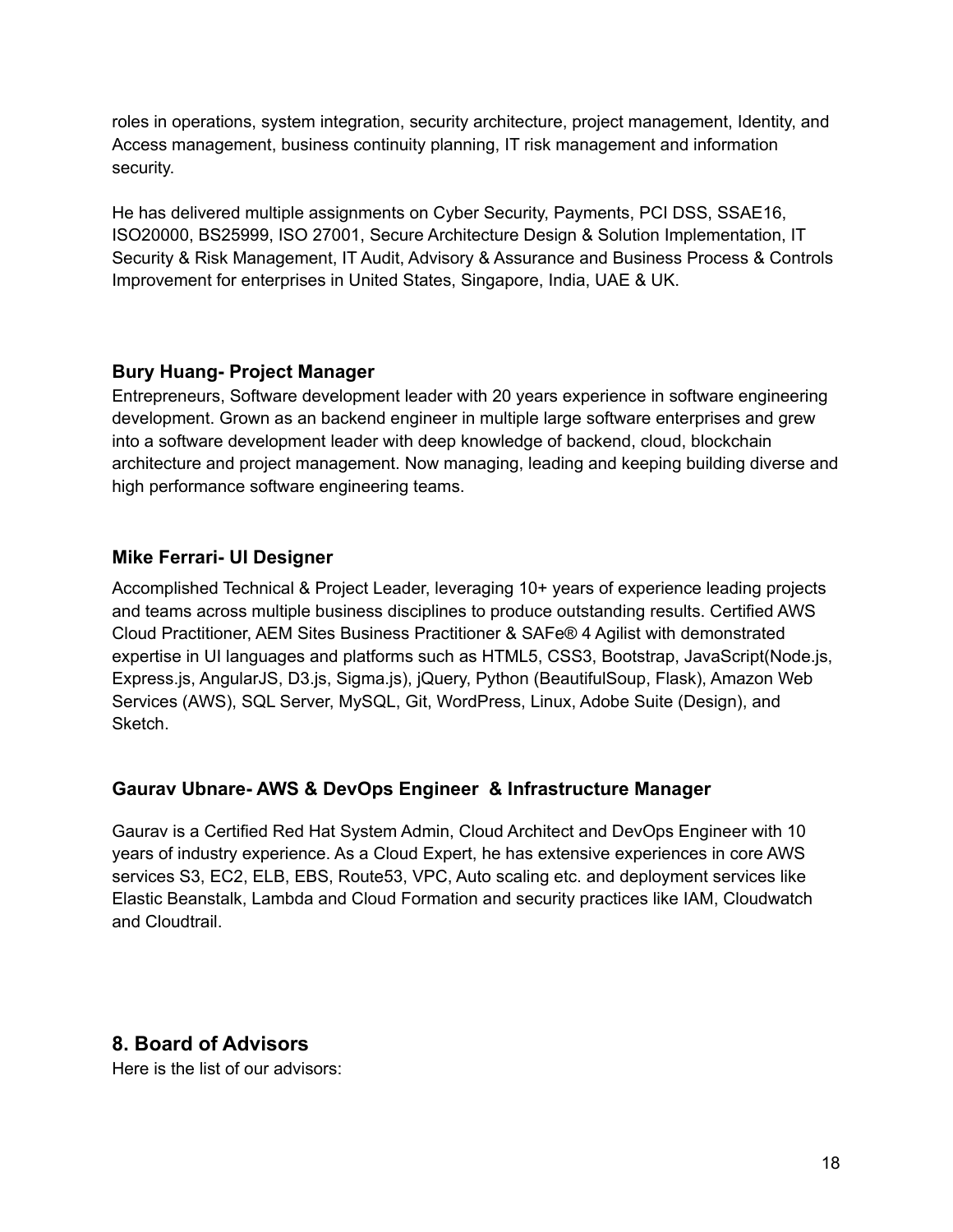## **Eric Hess- Legal Counsel & Advisor**

Eric has founded Hess Legal Counsel, a cybersecurity SaaS platform and consulting company, and hosts The [Encrypted](https://theencryptedeconomy.com/) Economy podcast. He has 20+ years of experience acting as senior in-house counsel, general counsel or senior management for exchanges, broker dealers, and financial services technology providers. He has a proven track record of meeting business and legal goals, including creating legal, compliance and technology & operational risk management functions, corporate finance & governance, designing compliant technology, advocating for regulatory change, closing transactions, navigating challenging issues, managing regulatory inquiries & investigations and facilitating company growth, both organically and through strategic transactions.

As founder of Helical, Eric developed and brought to market multiple cybersecurity, privacy and business continuity related products, including assessment, IT security policy auditing, enforcement and vendor risk management tools. The Encrypted Economy explores the business, laws, regulation, and security of digital assets and data with leading data science, cybersecurity, digital asset, and privacy innovators and experts.

Specialties: Digital assets and securities regulation, cyber security and privacy regulation; corporate finance and governance; investment adviser, broker dealer and markets regulation; technology and operations risk management; contract negotiation; technology transactions; dispute resolution; mergers & acquisitions; intellectual property; and advocacy.

Eric serves as secretary and board member of multiple digital asset trading firms and has represented clients in various onshore and offshore registrations. Mr. Hess holds Series 7 and 24 licenses and is admitted to practice in the States of New York and New Jersey.

## **Timo Trippler- ICO Veteran and Advisor**

Timo Trippler is an ICO Advisor and entrepreneur with FinTech and InsurTech industry background. He is an expert in financial market and risk management with 12 years of experience in financial transactions. He advised various successful ICO projects and managed multiple crypto fund portfolios.

He has been working in the Blockchain field since 2015 and had a large number of various ICOs under his advice. He worked with a lot of ICOs and other projects, such as: AirPod, Loyakk, Faxport, Welltrado, Inclusivity, Centareum, Place To Rent, Energy Premier, WeiCrowd, Med-O Network, Vegan Nation, USAT, Tokenchanger, Autorize, Styxr, U Run It and many more.

Timo joined RealBig ́s advisor team and would provide professional guidance for RealBig ́s global fundraising as well as future project incubation and crowdfunding sectors.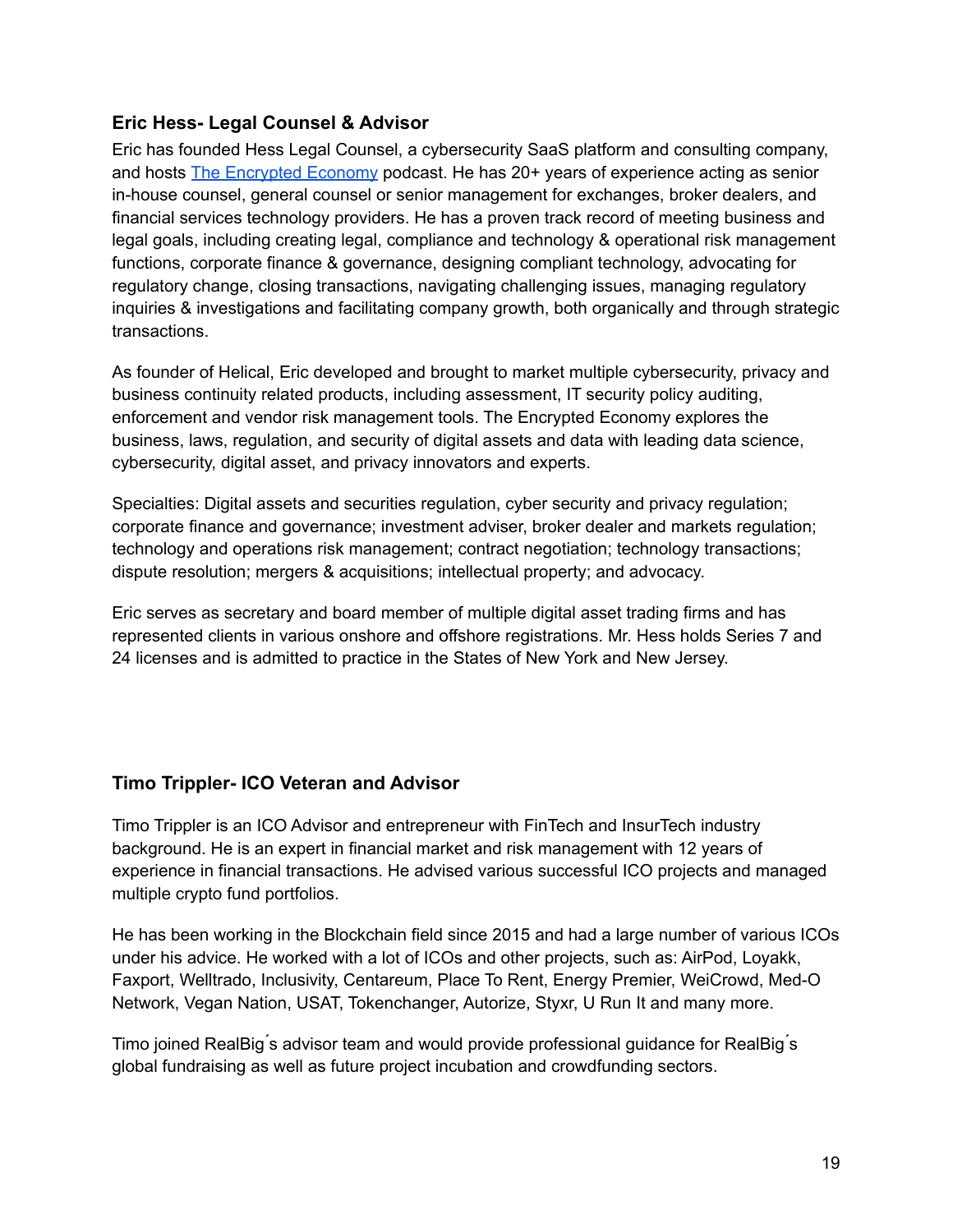He uses his business network to raise funds from institutional Investors, Family Offices, Venture Capital and Private Equity companies. He is currently connected to more than 300 institutional Investors around the world. He travels to Blockchain summits and conferences to meet new investors and to enlarge his fundraising network.

# **Dr. Sean Stein Smith- Assistant Professor at Lehman College**

Sean is a professor at the City University of New York – Lehman College. He serves on the Advisory Board of the Wall Street Blockchain Alliance, where he chairs the Accounting Working Group. Sean sits on the Advisory Board of Gilded, a TechStars '19 company and AICPA-CPA.com startup accelerator participant, and is a strategic advisor to the Central Bank Digital Currency Think Tank. He is the immediate past chairperson of the NJCPA's Emerging Technologies Interest Group (#NJCPATech), and is the host of the NJCPA TechTalk Podcast. Sean is the President-Elect of the NYSSCPA Manhattan-Bronx Chapter.

Sean has also been named one of the Top 100 Most Influential People in Accounting, and has been named a past winner of the NJCPA Ovation Award for Innovation, has been named a 40 under 40 in the accounting profession from 2017-2021 by CPA Practice Advisor and the NYSSCPA in 2021. Sean was named on the NJBIZ Power 50 in Accounting in 2021.

Sean has published multiple books, and dozens of academic and practitioner articles connected to the topics of blockchain, cryptoassets, and financial services including publications with Springer, Emerald, and Routledge publishing houses. His award-winning research has been recognized and honored both in the United States and internationally, and he is a frequent guest on media outlets discussing blockchain, cryptoassets, and accounting technologies.

He has served as a Visiting Research Fellow at the American Institute for Economic Research (AIER), and has a book forthcoming with the Institute, due for publication in 2022 and writes a weekly column with Forbes, in the Crypto & Blockchain vertical.

# **Nitin Gaur- MBA, Blockchain Book Author and Fintech Expert**

Nitin Gaur currently leads IBM Financial Sciences research practice, as a part of IBM Research. In this role, Nitin leads a team that aspires to play a pivotal role in reshaping the future of the financial services industry with faculty, advanced technology, and superior design in the field of financial sciences and financial technology. Transforming the financial services industry with technology into a new era with Blockchain, AI, and ML, qualitative. and quantitative modeling.

In previous role, Nitin Gaur, served as Founder and Director of IBM Digital Asset Labs - serving to devise industry standards, use cases, and working towards making blockchain for the enterprise a reality. In parallel Nitin also served as CTO of IBM World Wire - a cross border payment solution utilizing digital assets. Nitin also Founded IBM Blockchain Labs and led the effort in establishing blockchain practice for the enterprise. Prior to this role he was working in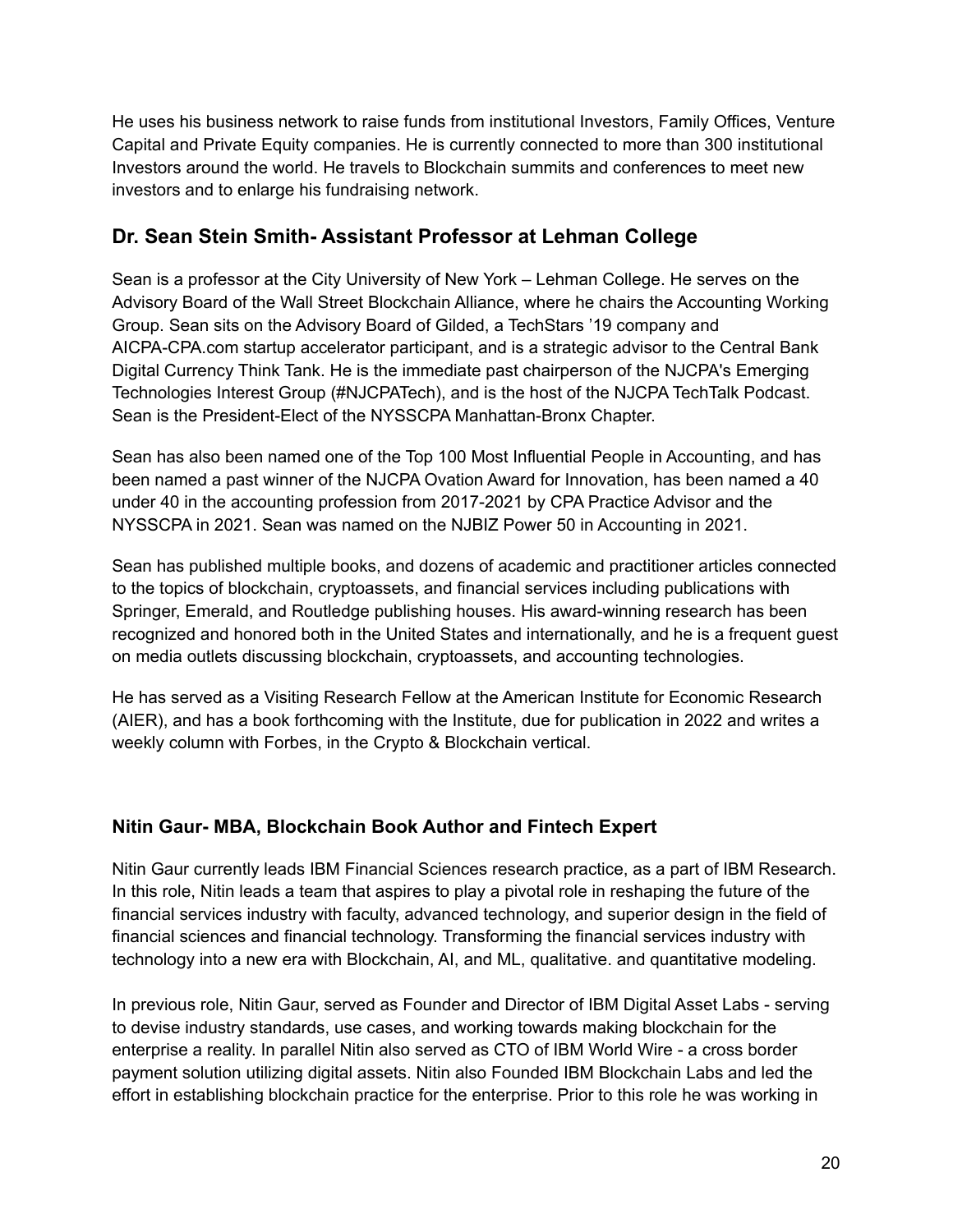the capacity of CTO, IBM Mobile Payments and Enterprise Mobile Solutions. Nitin holds MS in Management Information systems and MBA in Finance from University of Maryland.

Nitin is also appointed as an IBM Distinguished Engineer and is an IBM Master Inventor with a rich patent portfolio. Nitin Gaur also serves as Research and Portfolio Manager for Portal Asset Management - a Multi Manager Fund Specializing in Digital Assets and DeFi investment Strategies.

## **Will Button- Ethereum Book Author**

Will Button has worked with multiple early-stage startups, helping non-technical entrepreneurs launch successful, profitable tech companies. He works with peers to create Minimum Viable Products (MVP), identify the target audience, and build a cost-effective, scalable infrastructure that grows with the business. He assists with fiduciary group decisions to create the right amount of technical debt at the right time to support startups from launch to exit and ensure technology costs are appropriately aligned with revenue and mitigating risk.

His startup experience with industries such as retail, fitness, healthcare, logistics, and education includes the unique customer requirements as well as the systems of reporting and compliance unique to each industry.

Will has published hundreds of videos on Egghead.io, Pluralsight, and his YouTube channel "DevOps for Developers". He is the author of "Learn Blockchain Application Development in 7 Days" (Packt Publishing 2018) and "The DevOps Career Guide" (KDP 2021).

He has spoken at events internationally on development, operations, and growth in startups and is the co-organizer of the Phoenix DevOps Meetup.

## **Dr. Mike Mu- Blockchain Security and Cryptography Expert**

Mike is a software developer and security researcher with over fifteen years of direct experience, of which the last seven have been focused on blockchain and advanced cryptography. His scope of work has included high throughput blockchain projects, consensus protocols, privacy transactions, Solidity smart contracts, custom Substrate pallet, and ink! Smart Contracts.

Mike's ongoing research is focused on post quantum cryptography (PQC) primitives and the feasibility of using PQC for blockchain digital signature schemes. Prior to his work with blockchain, Mike developed and supported a large-scale, real-time, Internet voice communication system that supports 100,000 simultaneous voice calls.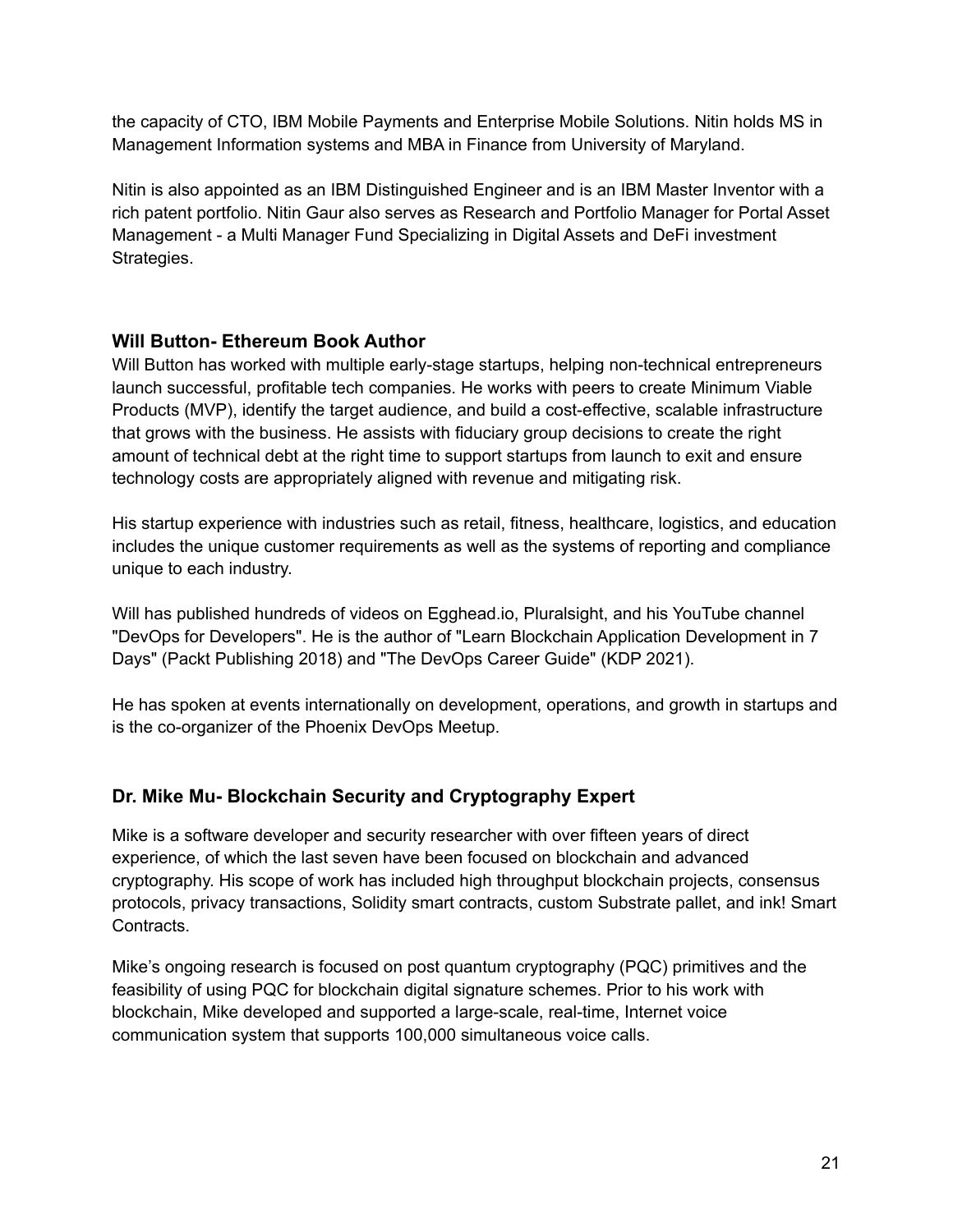## **Jim Sullivan- MBA, Blockchain and Cloud Expert**

Jim is a senior blockchain consultant and developer at DC Web Makers. He has a Bachelor's Degree in Electrical Engineering and a Master's Degree in Computer Science along with an MBA. He has been a practicing software engineer for 22 years. Currently, at DC Web Makers, he leads an expert team in Blockchain development, DevOps, Cloud, application development, and the SAFe Agile methodology. He is an IBM Master Instructor. He is a Blockchain professional, and a MultiChain partner. He is also an expert in HyperLedger, Ethereum, Corda, and is architecting and developing blockchain-based web products. He has also taught blockchain courses for companies such as O'Reilly Media. Prior to joining DC Web Makers, he was part of the IBM Hyperledger team.

Here is a list of some of Jim certifications:

- [Certified](http://www.scrumalliance.org/why-scrum) Scrum Master
- Certified SAFe 5 Program [Consultant](https://www.youracclaim.com/badges/d3d32ce5-9d61-49f3-bda3-d9740579f6d8)
- Certified Jira [Administrator](https://www.certmetrics.com/atlassian/public/badge.aspx?i=10&t=c&d=2020-08-28&ci=AT00145313)
- Hyperledger [Professional](https://www.youracclaim.com/badges/2ebfdf16-932e-4629-8114-095e5d1c827c/email)
- R3 Corda Certified [Professional](https://www.youracclaim.com/badges/d3fef394-0aac-48b0-b066-7d2c77d261b0)
- [Healthcare](https://www.gbaglobal.org/certifications/listing/jim-sullivan) Blockchain Certified
- Kubernetes DevOps [Professional](https://courses.edx.org/certificates/f682d547ffeb40fc864c7eea96750b41)

## **Mario Butler- MBA, NFT Expert, Blockchain Author and ICO/STO/IEO Investor**

Founder and creator of "Dreamster" the World's largest Non-Fungible token platform to mint, buy, trade and sell NFTs for Digital and real world assets. Author of "Hard Wallet Organizer", a guide created to securely write private security keys and other codes when downloading Cryptocurrency wallets and signing up for Cryptocurrency exchange accounts. Seed investor for Ontology", "Dragonchain", "EOS", and "Quantstamp. Certified Smart Contract Practitioner. Founder of Progressive Counseling which opened in 2008 and is an outpatient rehabilitation facility focused on improving behavioral health through psychiatric treatment and evidenced-based therapy.

Received multiple three-year accreditation awards in the mental health industry since 2011 from "CARF international" which is a group of companies that includes CARF Canada and CARF Europe, and is an independent, nonprofit accreditor of health and human services.

## **Brian Virts- Blockchain Infrastructure Expert**

Brian is an expert in blockchain network architecture, blockchain infrastructure planning and public/private blockchain scaling best practices including network resource management in AWS, including HyperLedger and Ethereum. He has a strong background in dev/ops support, dapp architecture and WEB3 technologies.